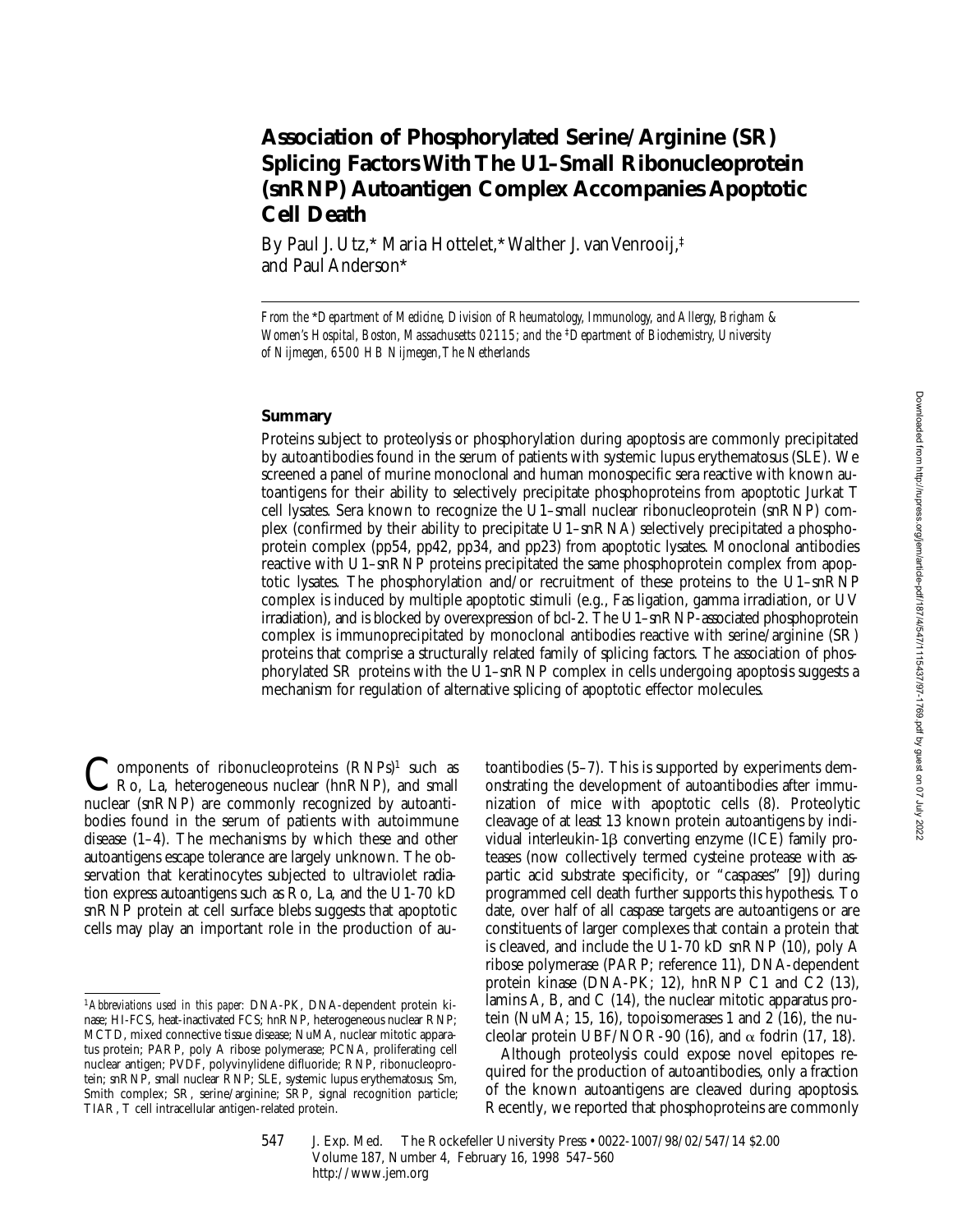precipitated from apoptotic cell extracts by autoantibodies derived from patients with systemic lupus erythematosus (SLE), suggesting that protein modifications accompanying apoptosis might generally predispose to autoantibody formation (19). We previously identified seven phosphoproteins (termed pp200, pp54, pp46, pp42, pp34, pp23, and pp17) in Jurkat T cells that are specifically precipitated with autoimmune sera in response to apoptotic stimuli (19). We also showed that a serine kinase activity is present in immunoprecipitates prepared from apoptotic Jurkat cell extracts using sera from patients with SLE and SLE overlap syndromes. We proposed that phosphorylation of autoantigens may be a common sequela of apoptotic cell death, and we postulated that these phosphoproteins, like other kinase substrates, such as c-jun, may be involved in the effector arm of the cell death pathway.

Well-characterized, monospecific human sera have been used in several recent studies to identify autoantigens that are cleaved during apoptosis (12, 16). We have used a similar approach to identify autoantigens that are selectively phosphorylated during apoptosis. Although most of the sera did not precipitate phosphoproteins from radiolabeled apoptotic lysates, five sera known to recognize the U1–snRNP complex precipitated phosphoproteins migrating with apparent molecular masses of 54, 42, 34, and 23 kD by SDS-PAGE. A series of human autoimmune sera directed against the U1–snRNP, but not the U2–snRNP, also coprecipitated this same phosphoprotein complex. Identical results were obtained using anti-U1A human variable domain antibody fragments and monoclonal antibodies directed against individual components of U–snRNPs. Because the relative migration of these U1–snRNP-associated phosphoproteins resembled the serine/arginine (SR) complex of splicing factors, we used antibodies reactive with SR proteins to precipitate phosphoproteins from apoptotic lysates. A monoclonal antibody specific for a phosphoepitope common to all SR proteins (mAb104) and a monoclonal antibody specific for the phosphorylated form of the SR protein SC35 precipitated a similar phosphoprotein complex from these lysates. The identification of SR proteins as potential substrates for a serine kinase that is activated during apoptosis has important implications for understanding cell death pathways, RNA splicing, and the immune response in diseases that are characterized by the development of autoantibodies.

#### **Materials and Methods**

*Cell Culture.* Jurkat cells were grown in 5%  $CO<sub>2</sub>$  at 37 $^{\circ}$ C using RPMI 1640 (BioWhittaker, Inc., Walkersville, MD) supplemented with 9% heat-inactivated FCS (HI-FCS; Tissue Culture Biologicals, Tulare, CA), penicillin, and streptomycin (Mediatech, Inc., Herndon, VA). Cells were grown and harvested at midlog phase. Jurkat T cells engineered to stably overexpress bcl-2 (or empty vector), a gift from John Reed (the La Jolla Cancer Research Foundation, La Jolla, CA), were grown in RPMI medium as described above supplemented with G418 (GIBCO BRL, Gaithersburg, MD) at a final concentration of 500  $\mu$ g/ml. Protein overexpression was confirmed by Western blotting.

*Metabolic Labeling.* Labeling was performed as described (19). In brief, Jurkat cells were incubated at a density of  $2 \times 10^6$  cells/ ml in labeling medium containing the following: 45% RPMI 1640, 45% RPMI 1640 lacking either phosphate (GIBCO BRL) or methionine and cysteine (GIBCO BRL), 2 mM glutamine (Mediatech, Inc.), 5% HI-FCS, and 5% HI-FCS that had been dialyzed to equilibrium against a buffer containing 10 mM Hepes and 140 mM NaCl (Sigma Chemical Co., St. Louis, MO). [32P]orthophosphate or [35S]methionine and cysteine (Dupont-NEN, Boston, MA) was added at a concentration of 0.1 mCi/ml. Cells were incubated at  $37^{\circ}$ C for 10–16 h to allow the cells to reach steady state before each treatment, unless otherwise indicated. For two-dimensional tryptic phosphopeptide mapping experiments, cells were labeled for 2 h, followed by a 3-h stimulation with anti-Fas antibodies (7C11) in labeling media composed of 90% RPMI 1640 lacking phosphate, 2 mM glutamine, 10% dialyzed HI-FCS, and 0.15 mCi/ml 32P-orthophosphate.

*Cell Lysis.* Lysis of cells was performed using NP-40 (Sigma Chemical Co.) lysis buffer (1% NP-40, 150 mM NaCl, 50 mM Tris, pH 7.8, and 1 mM EDTA). NP-40 lysis buffer was supplemented immediately before use with 1 mM sodium vanadate (Sigma Chemical Co.) and a  $100\times$  protease inhibitor cocktail prepared by dissolving 10 mg chymostatin, 1.5 mg leupeptin, 7 mg pepstatin A, 850 mg phenylmethylsulfonyl fluoride, 500 mg benzamidine, and 5 mg aprotonin in 50 ml of ethanol by stirring overnight (20). The solution was sterilized by filtration and stored at room temperature. All chemicals were purchased from Sigma Chemical Co. After addition of 1 ml lysis buffer, the lysate was incubated on ice for 30 min, centrifuged in a refrigerated microfuge (5402; Eppendorf Inc., Hamburg, Germany) at 14,000 rpm for 15 min, and then the supernatant was used immediately for each experiment.

*UV Irradiation.* Labeled Jurkat cells were plated on  $100 \times 15$ -mm polystyrene petri dishes (Nunc, Thousand Oaks, CA) at a concentration of 2  $\times$  10<sup>6</sup> cells/ml and irradiated in a Stratalinker 2400 (Stratagene, La Jolla, CA) at a distance of 9 cm for 18 s. After irradiation, cells were incubated at  $37^{\circ}$ C for the indicated times before harvesting.

*Gamma Irradiation.* Labeled cells were placed in a 50-ml conical tube and irradiated at a dose of 3,300 rad from a Cesium 137 source using an irradiator (Gammacell 1000; Nordion International, Kanata, Ontario, Canada). After irradiation, cells were placed in culture dishes at  $37^{\circ}$ C and incubated for the indicated times before harvesting.

*Cellular Activation.* Labeled Jurkat cells were treated with the following antibodies: anti-Fas antibody 7C11 (provided by Michael Robertson, Indiana University, Bloomington, IN) from hybridoma supernatant at a final dilution of 1:500; and anti-CD3 antibody (Coulter Immunology, Hialeah, FL) at a concentration of 5  $\mu$ g/ml followed by goat anti-mouse antibody (Jackson ImmunoResearch Laboratories, West Grove, PA) at the same concentration. Cells were incubated at  $37^{\circ}$ C for the indicated times before harvesting.

*Immunoprecipitation and Western Blot Analysis.* Lysates were precleared once with  $25 \mu$  of a 50% solution of protein A–Sepharose (Pharmacia, Uppsala, Sweden) in PBS and  $5 \mu$ g rabbit anti-mouse (RAM) IgG (Jackson ImmunoResearch Laboratories) for 1 h, followed by two preclears with protein A–Sepharose overnight. Mouse monoclonal antibodies  $(5 \mu g)$  and  $5 \mu g$  RAM (IgG or IgM), or 2  $\mu$ l patient serum alone were used in precipitation experiments. Immunoprecipitation experiments using anti-U1A human antibody fragments were performed as described (21). The following human polyclonal antibodies were stored at  $-70^{\circ}$ C until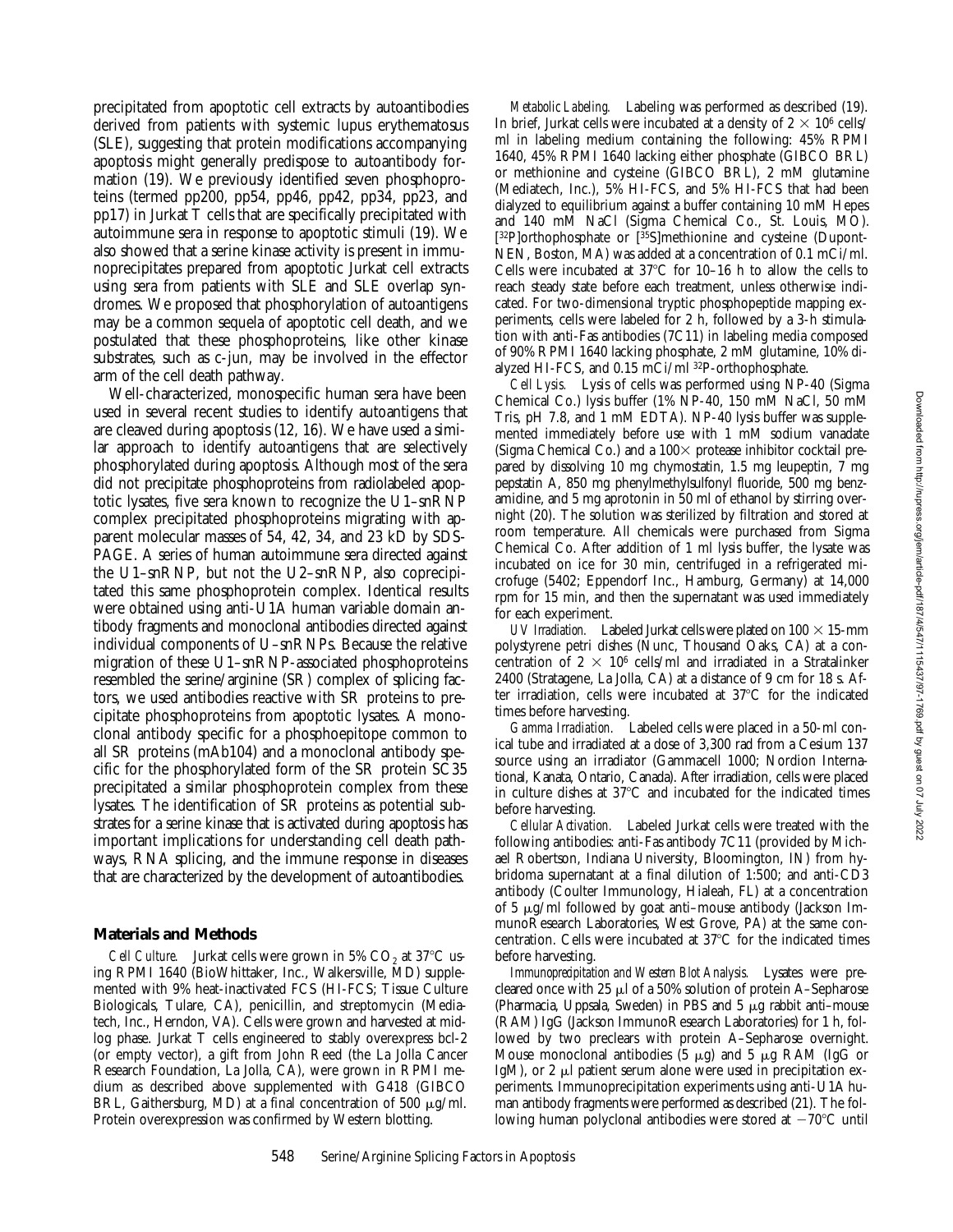used: anti-Ro, anti-La, anti–Smith complex (Sm), anti–Jo-1, antinucleolar, anticentromere, anti–Scl-70, anti-DNA, and anti-U1– RNP (Arthritis Foundation/CDC Reference Sera, Atlanta, GA); anti-Th/To, anti–U3-fibrillarin, anti-signal recognition particle (SRP), anti–PL-7, and anti–PL-12 (T. Medsger and N. Fertig, University of Pittsburgh School of Medicine, Pittsburgh, PA); two different anti-U1/U2 monospecific sera (Sera Ya and Ga; reference 22) and anti-SRP (J. Craft, Yale University School of Medicine, New Haven, CT); anti-NuMA (serum AS), and anti-UBF (serum JO; E. Tan and C. Casiano, The Scripps Institute, La Jolla, CA); anti–RNA polymerase I/III and II (serum KA), anti–polymerase I/III (serum IM), anti-Th/To, anti–U3-fibrillarin, anti-Ku, and anti–Scl-70 (M. Kuwana, Keio University Medical School, Tokyo, Japan); anti-ribosomal *P* and antihistone/U– RNP (Immunovision Inc., Springdale, AZ); anti–U1-70 kD sn-RNP protein (A. Rosen, the Johns Hopkins University School of Medicine, Baltimore, MD); anti-sp140, and anti-sp100 (D. Bloch, Massachusetts General Hospital, Boston, MA); seven human sera specific for the U1–snRNP complex (B83, B152, B175, H34, H165, K4, and L41) and a control serum specific for both U1 and U2–snRNPs (V26) have been reported previously (23, 91). Serum from patients with SLE and mixed connective tissue disease (MCTD) with high titers of antibodies against Sm and RNP components, respectively, were provided by P.H. Schur (Brigham and Women's Hospital, Boston, MA). Autoimmune serum capable of precipitating pp54, pp42, pp34, and pp23 (corresponding to patients 1, 8, 11, and 12) were described previously (19). Serum from a fifth patient (patient 3) also coprecipitated these proteins but was unavailable in sufficient quantity to complete the studies described below (19). The following mouse monoclonal antisera were stored at  $-70^{\circ}$ C until used: anti-lamin B (E3), and anti-lamin  $A+B$  (E6; E.A. Nigg, University of Geneva, Geneva, Switzerland); anti–lamin B (Calbiochem-Novabiochem Corp., San Diego, CA); anti–proliferating cell nuclear antigen (PCNA; Zymed Laboratories, Inc., South San Francisco, CA); anti–DNA-PK (D. Weaver, Dana Farber Cancer Institute, Boston, MA); two monoclonal anti-Ku antibodies (C. Zhang, Dana Farber Cancer Institute, Boston, MA); anti-Ki67 (D. Bloch, Massachusetts General Hospital, Boston, MA); anti–U1-70 kD (reference 24; S. Hoch, the Agouron Institute, La Jolla, CA); anti-Sm Y12 (J. Craft, Yale University School of Medicine, New Haven, CT); anti-U1A/U2B" 9A9 (25); anti-U2B" 4G3 (25); anti-Ro60 2G10 (26); anti-Ro52 and anti-La SW5 (27) have been described previously; mAb104 monoclonal directed against SR proteins (reference 28; R. Reed, Harvard University School of Medicine, Boston, MA); anti-SC35 (Sigma Chemical Co.); and antifibrillarin monoclonal antibodies (72B9.D31 and 17C12.G9) and two monoclonal antibodies directed against other U3–snRNP components (7G3.B7 and 6G10.D3; K.M. Pollard, Scripps Institute, La Jolla, CA). Serum from healthy control patients was a gift from P. Fraser (Brigham and Women's Hospital, Boston, MA). Immunoprecipitations were performed after addition of 1% BSA (Intergen Company, Purchase, NY) in PBS to a total volume of 500 ml and rotation in a  $4^{\circ}$ C cold room for 2–24 h. Comparison of precipitates showed no difference between incubation times for periods of up to 72 h. Precipitates were harvested by centrifuging for 15 s at 14,000 rpm in a refrigerated Eppendorf microfuge, washing three times with NP-40 lysis buffer supplemented with protease inhibitor cocktail, resuspending in SDS loading buffer with 9% 2-mercaptoethanol, boiling for 5 min, and separating by PAGE as described (29). Proteins were transferred to nitrocellulose (Schleicher & Schuell, Inc., Keene, NH) for Western blotting or tryptic mapping experiments, or to polyvinylidene difluo-

RAM conjugated to horseradish peroxidase (Amersham Corp., Arlington Heights, IL) at a dilution of 1:7,500 in 5% Blotto in PBS, and developed using ECL chemiluminescence performed according to the manufacturer's instructions (Amersham Corp.). *Phosphoamino Acid Analysis.* Immunoprecipitates that had been electrophoresed and transferred to PVDF were rinsed thoroughly with water, exposed for radiography, and then appropriate bands were excised with a razor blade. The radiolabeled bands were then subjected to acid hydrolysis as described (31). *RNA Isolation and Identification.* Immunoprecipitates from 32P-

labeled Jurkat cells were prepared as described above. After the third NP-40 lysis buffer wash, the immunoprecipitate was digested in a volume of 300  $\mu$ l for 1 h at 37°C in a solution containing 50 mg/ml proteinase K (Sigma Chemical Co.), 10 mM Tris, pH 7.8, 10 mM EDTA, and 0.5% SDS. The RNA was isolated after two extractions with a phenol/chloroform/isoamyl alcohol (25:24:1) mixture (GIBCO BRL). The RNA was precipitated overnight at  $-70^{\circ}$ C after the addition of 20  $\mu$ l 3 M sodium acetate, 400  $\mu$ l ethanol, and 10  $\mu$ g transfer RNA (Sigma Chemical Co.) as a carrier. The pellet was obtained after a 15-min centrifugation in an Eppendorf centrifuge maintained at  $4^{\circ}$ C. The pellet was washed once with 70% ethanol, dried in a fume hood, and subjected to PAGE on 6% sequencing gels. A small amount of whole cell lysate was also processed as above and included as an internal standard on each gel.

ride (PVDF; Dupont-NEN, Boston, MA) for phosphoamino acid analysis, and either exposed for autoradiography or subjected to Western blot analysis as indicated (30). The anti–bcl-2 mouse monoclonal antibody 4D7 (PharMingen, San Diego, CA) was used for blotting studies at a dilution of 1:1,000. Nitrocellulose blots were blocked with 5% Blotto (Bio-Rad Laboratories, Hercules, CA) in PBS overnight at  $4^{\circ}$ C. Bands were visualized using

*Two-Dimensional Phosphopeptide Analysis.* Two-dimensional tryptic phosphopeptide mapping was performed as described (32) using trypsin (Worthington Biochemical Corp., Freehold, NJ) at a concentration of 0.1 mg/ml in 50 mM ammonium bicarbonate. Plates were exposed to film at  $-70\degree C$  with an intensifying screen for 2 d.

### **Results**

*Autoimmune Sera Precipitate Phosphoproteins from Lysates Prepared from Jurkat T Cells Undergoing Fas-induced Apoptosis.* Sera reactive with known autoantigens were first tested for their ability to precipitate the expected protein or complex from extracts prepared from 35S-labeled Jurkat cells, as detected by SDS-PAGE followed by autoradiographic exposure. Sera that precipitated ambiguous patterns of proteins were subjected to further analysis by Western blotting of both whole cell Jurkat extracts and immunoprecipitates prepared as above, to confirm that the well-characterized sera precipitated the expected target antigen. Most of the sera were derived from patients with autoimmune disease. In addition, six murine monoclonal antibodies reactive with known autoantigens (Ku, DNA-PK, lamins A and B, Ki67, and PCNA) were included in this screen.

Jurkat cells metabolically labeled with 32P-orthophosphate were cultured for 3 h in the absence or presence of a monoclonal antibody reactive with Fas (anti-7C11), solubilized in NP-40 lysis buffer, and immunoprecipitated using patient serum or monoclonal antibodies as previously de-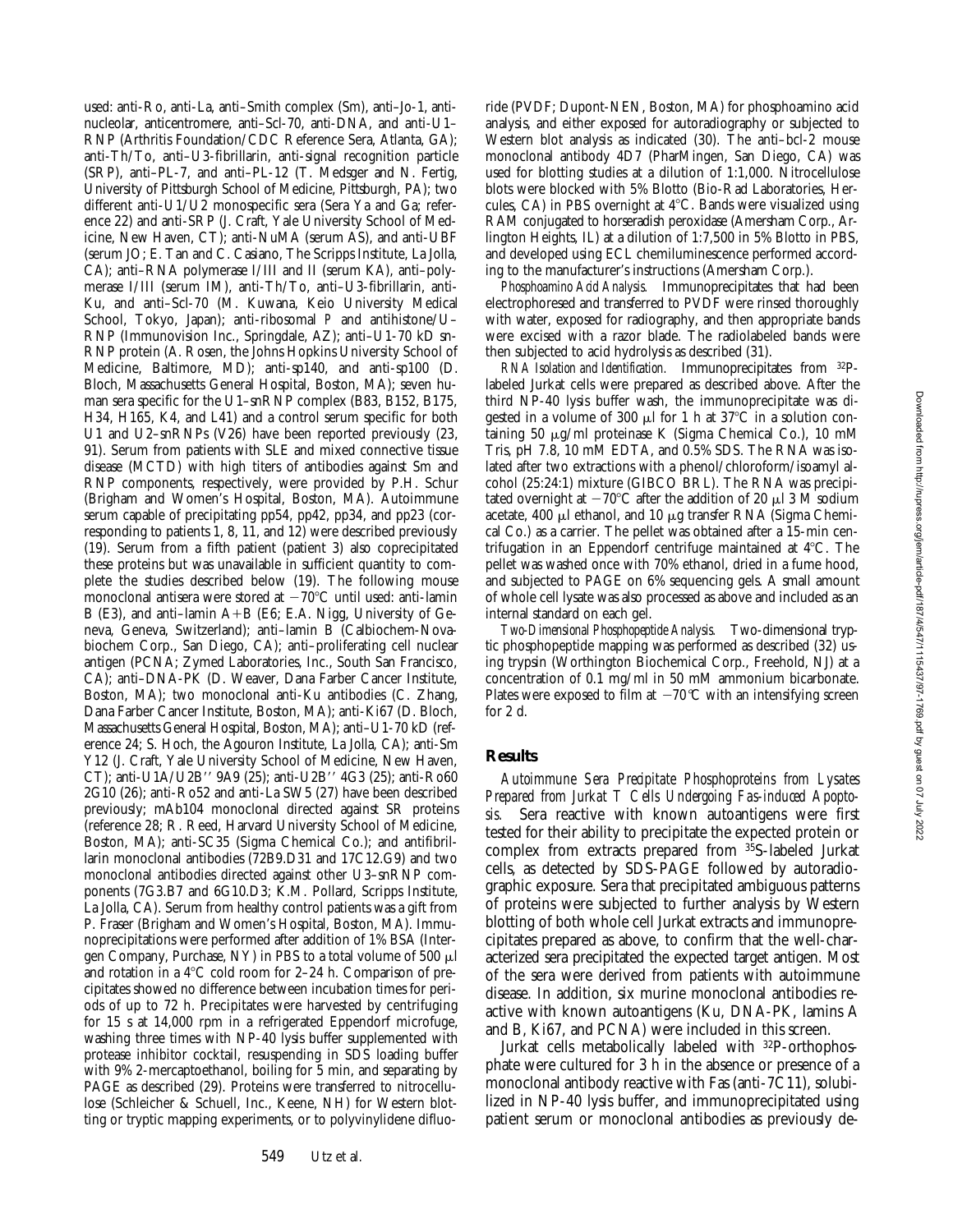

Figure 1. Human autoimmune sera specific for U-snRNP complexes precipitate phosphoproteins from apoptotic Jurkat cell lysates. (A) Jurkat cells were labeled with <sup>32</sup>P orthophosphate and lysed either before (-) or 3 h after (+) the addition of anti-Fas 7C11. Proteins were then precipitated using the indicated autoimmune serum, separated on a 12% SDS–polyacrylamide gel, transferred to nitrocellulose, and exposed for autoradiography. Individual sera are described in detail in Materials and Methods. *U-serum 1*, Immunovision antihistone/RNP; *U-serum 2*, CDC/AF reference serum 4 (anti-U1–RNP); *U-serum 3*, serum Ga; *U-serum 4*, serum Ya; *U-serum 5*, CDC/AF reference serum 5 (anti-Sm). The relative migration of molecular mass markers in kilodaltons is indicated on the left side of the gel. (*B*) Immunoprecipitation from <sup>35</sup>S-labeled Jurkat cells. Jurkat cells were labeled with <sup>35</sup>S-methionine and cysteine and lysed either before  $(-)$  or 3 h after  $(+)$  the addition of anti-Fas 7C11 before immunoprecipitation using sera derived from the indicated patient. Immunoprecipitates were separated on a 12% SDS–polyacrylamide gel, transferred to nitrocellulose, and then subjected to autoradiographic analysis. The relative migration of molecular mass markers in kilodaltons is indicated on the left side of each panel. Bands corresponding to the U–snRNP proteins A, B, B', and C are indicated on the right side of the panel.

scribed (19). Immunoprecipitates were separated on a 12% SDS–polyacrylamide gel, transferred to nitrocellulose, and then subjected to autoradiography. Most sera did not precipitate unique phosphoproteins from apoptotic lysates. For example, sera reactive with nuclear proteins implicated in DNA replication, binding, or repair (i.e., Ku, DNA-PK, PCNA, Scl-70, and histone) failed to reproducibly precipitate new phosphoproteins from apoptotic Jurkat cell extracts (data not shown). Similarly, proteins present in the nuclear matrix or involved in mitosis (i.e., lamins A and B, centromere A and B, Ki-67, NuMA, sp140, and sp100), the nucleolus (i.e., Th/To, UBF/NOR-90, RNA polymerase I, II, and III, and U3–snRNPs), or cytoplasmic components of the translational apparatus (i.e., Jo-1, Pl-7, Pl-12, SRP, and ribosomal P) were unmodified in these experiments (data not shown). In contrast, several sera specific for U–snRNP complexes precipitated phosphoproteins of 54, 42, 34, and 23 kD from apoptotic Jurkat cell extracts (Fig. 1 *A*). The phosphorylation of these proteins did not result from a nonspecific, general increase in kinase activity after Fas engagement, as 32P-labeled, whole cell extracts prepared from untreated and apoptotic cells were identical when analyzed by SDS PAGE (data not shown). Moreover, this pattern was similar to that observed using four distinct sera described in our previous report, suggesting that these four proteins (termed pp54, pp42, pp34, and pp23) may be previously unrecognized components of U–snRNP complexes (19). As reported previously (19), the constitutive phosphorylation of La (Fig. 1 *A*, *Ro* and *La*) was unaltered in cells undergoing apoptosis.

*Autoimmune Sera Coprecipitate U–snRNP Proteins.* Immunoprecipitates were prepared from 35S-labeled lysates prepared before  $(-)$  or  $\overline{3}$  h after  $(+)$  Fas ligation (Fig. 1 *B*). Although immunoprecipitates prepared from apoptotic and nonapoptotic lysates contained 35S-labeled proteins migrating similarly to the phosphoproteins identified in Fig. 1 *A*, we were unable to establish the relationship between the 32P- and 35S-labeled proteins. Nevertheless, we did not observe the appearance of new 35S-labeled proteins corresponding to components of the phosphoprotein complex. Moreover, all five sera precipitated U–snRNP components (e.g., the A, B, B', and C proteins, indicated by arrows) from labeled Jurkat cell extracts (Figs. 1 *B* and 2, also see below). Six other sera from patients with SLE and MCTD possessing high titers of antibodies against Sm or RNP components (as determined by ELISA assay), also precipitated U–snRNP components from 35S-labeled Jurkat cell extracts, as well as all four phosphoproteins from apoptotic cell extracts prepared from 32P-labeled Jurkat cells (data not shown). These results demonstrate that autoimmune sera capable of precipitating U–snRNP proteins coprecipitate a phosphoprotein complex containing pp54, pp42, pp34, and pp23 from apoptotic Jurkat cell lysates.

*Autoimmune Sera Coprecipitate the U1–snRNA Molecule and pp54, pp42, pp34, and pp23.* To further establish that pp54, pp42, pp34, and pp23 are components of U–snRNP complexes, we used all five sera shown in Fig. 1 *B*, four sera previously reported to precipitate these four phosphoproteins (patients 1, 8, 11, and 12; reference 19), and control sera to identify the RNA molecules present in individ-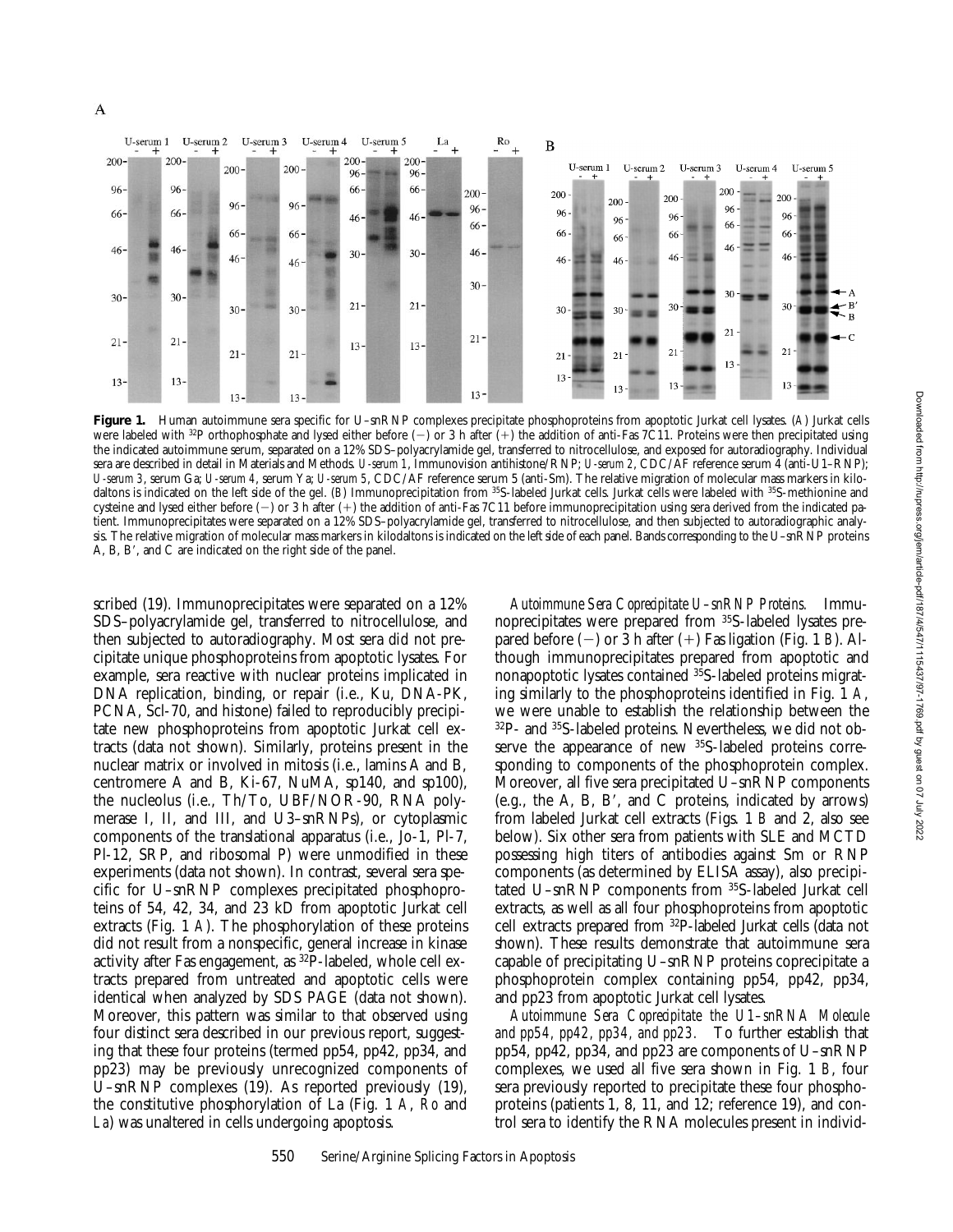

Figure 2. Coprecipitation of U1-snRNA using selected autoantisera. Jurkat cells were labeled with 32P-orthophosphate and solubilized in NP-40 lysis buffer. After immunoprecipitation with the indicated serum, RNA was extracted and separated on 6% sequencing gels before drying and autoradiographic exposure. The relative migration of known RNA moieties is depicted on the right side of the figure. The serum specificity is indicated above each sample. Lanes are numbered at the bottom of the panel. Lanes *1–4*, patients 1, 8, 11, 12 (19); *U-serum 1*, Immunovision antihistone/RNP; *U-serum 2*, CDC/AF reference serum 4 (anti-U1–RNP); *U-serum 3,* serum Ga; *U-serum 4*, serum Ya; *U-serum 5*, CDC/AF reference serum 5 (anti-Sm); *U-serum 6*, anti–U1-70 kD serum (gift of A. Rosen).

ual immunoprecipitates. Jurkat cells metabolically labeled with 32P-orthophosphate were solubilized in NP-40 lysis buffer, RNA was extracted from washed immunoprecipitates, separated on a 6% polyacrylamide gel, and subjected to autoradiography. As shown in Fig. 2, all sera capable of precipitating the phosphoprotein complex also precipitate the U1–snRNA. A similar result was obtained for another well-characterized serum previously shown to recognize the U1-70 kD protein (Fig. 2, lane *6*, *U-serum 6*, a gift of A. Rosen; reference 10). We noted that one sample (U-serum 2, Fig. 2, lane *10*) specifically precipitated the U1– but not the U2–snRNA molecule, suggesting that pp54, pp42, pp34, and pp23 may be components of the U1–snRNP complex. To confirm this observation, we screened seven additional human sera previously shown to specifically precipitate the U1–snRNP complex (91), and serum V26 (which precipitates both the U1– and U2–snRNPs; reference 23) for



Figure 3. U1-specific autoantisera coprecipitate the U1-snRNA molecule and pp54, pp42, pp34, and pp23 from apoptotic extracts. (*A*) Jurkat cells were labeled with 32P-orthophosphate and lysed in NP-40 lysis buffer. After immunoprecipitation with the indicated serum, RNA was extracted and separated on 6% sequencing gels before drying and autoradiographic exposure. Patient sera specific for the U1–snRNP complex were used in lanes *1–7*. A patient serum (V26, lane *8*) capable of precipitating both the U1– and U2–snRNPs is shown for comparison. The relative migration of the U1– and U2–snRNAs is depicted on the right side of the figure. (*B*) Jurkat cells were labeled with 32P-orthophosphate and lysed either before  $(-)$  or 3 h after  $(+)$  the addition of anti-Fas (7C11) before immunoprecipitation using sera derived from the indicated patient. Immunoprecipitates were separated on a 12% SDS–polyacrylamide gel, transferred to nitrocellulose, and subjected to autoradiographic analysis. Sera correspond to the seven U1-specific autoantisera shown in Fig. 3 *A*. The relative migration of molecular size markers in kilodaltons is indicated on the left side of the figure. Bands corresponding to pp54, pp42, pp34, and pp23 are shown on the right side of the panel. A high molecular mass complex is indicated with a large arrowhead. Lanes are numbered at the bottom of the figure.

their ability to coprecipitate pp54, pp42, pp34, and pp23 from 32P-labeled, apoptotic Jurkat cell extracts. All 7 sera coprecipitated the U1–snRNA (Fig. 3 *A*) and all four phosphoproteins (Fig. 3 *B*). Identical results were obtained using serum V26 (data not shown). Interestingly, individual sera precipitated phosphoproteins of varying intensity (e.g., all four phosphoproteins are precipitated by serum B83, Fig. 3 *B*, lane *2*, but mainly pp42 and pp54 are precipitated by serum H165, Fig. 2, lane *10*). This may result from heterogenous populations of antibodies directed against individual U1–snRNP components, or by antibodies that recognize the phosphoprotein directly. None of the control antibodies directed against Ro, La, ribosomal P, or SRP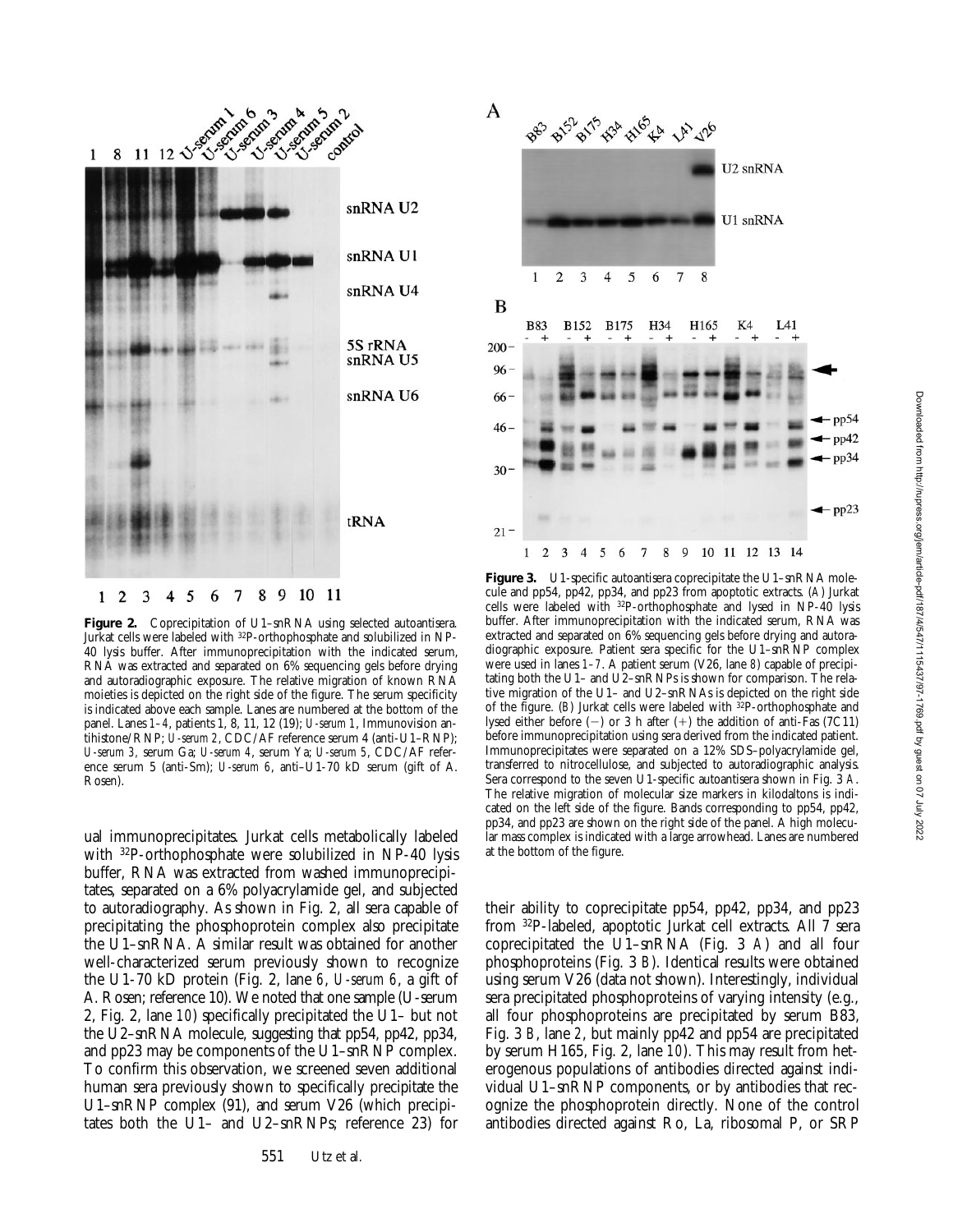



Figure 4. Monoclonal antibodies directed against U1–snRNP components precipitate pp54, pp42, pp34, and pp23 from extracts prepared from apoptotic Jurkat cells. (*A*) Jurkat cells were labeled with  $32P$ -orthophosphate and lysed either before  $(-)$  or 3 h after  $(+)$  the addition of anti-Fas 7C11. Proteins were then precipitated using the indicated autoimmune serum, separated on a 12% SDS–polyacrylamide gel, transferred to nitrocellulose, and then exposed for autoradiography. The relative migration of molecular mass markers in kilodaltons is indicated on the left side of the gel. Bands corresponding to pp90, pp54, pp42, pp34, and pp23 are shown on the right side of the panel. Lanes are numbered at the bottom of the panel. (*B*) The identical experiment in 35S-labeled Jurkat cells. The relative migration of molecular size markers in kilodaltons is indicated on the left side of the gel. Lanes are numbered at the bottom of the figure. (*C*) Phosphoamino acid analysis of pp54, pp42, pp34, and pp23. Jurkat cells were labeled with 32P-orthophosphate, treated with the anti-Fas monoclonal antibody 7C11, and solubilized using NP-40

lysis buffer after 3 h. Proteins were then precipitated with the anti-U1A/U2B" monoclonal antibody 9A9, separated on a 12% SDS-polyacrylamide gel, transferred to PVDF, and exposed for autoradiography. Individual phosphoproteins were localized on the membrane, excised, and then subjected to acid hydrolysis. Phosphoamino acids were separated by two-dimensional electrophoresis in pH 1.9 buffer in the horizontal dimension, followed by pH 3.5 buffer in the vertical dimension before autoradiographic analysis. Individual proteins are labeled on the side of each panel. Migration of phosphoamino acid standards are labeled with circles as follows: phosphoserine (*pS*), phosphothreonine (*pT*), phosphotyrosine (*pY*). (*D*) Anti-U1A antibody fragments coprecipitate pp54, pp42, pp34, and pp23 from apoptotic Jurkat cell lysates. Labeled Jurkat cell extracts were prepared as above. Proteins were precipitated using the indicated anti-U1A antibody fragments, separated on a 12% SDS–polyacrylamide gel, transferred to nitrocellulose, and then exposed for autoradiography. The relative migration of molecular mass markers in kilodaltons is indicated on the right side of the gel. Bands corresponding to pp54, pp42, pp34, and pp23 are shown on the left side of the panel.

precipitated either the U–snRNAs or any of the four phosphoproteins (data not shown). Several sera also precipitated phosphoproteins between 96 and 200 kD that were no longer detected after Fas stimulation (e.g., B152, H34, and K4, Fig. 3 *B*, lanes *3*, *7*, and *11*), again suggesting that these sera likely recognize heterogeneous epitopes of the U1– snRNP particle. It is unknown if this represents dephosphorylation, caspase cleavage, or dissociation of these phosphoproteins from the immunoprecipitate after the apoptotic stimulus. These results suggest that the U1–snRNP is a dynamic particle that is altered by caspases (U1-70 kD protein; reference 10), and potentially by kinases (pp54, pp42, pp34, and pp23; reference 19) and phosphatases (the high molecular mass protein complex shown in Fig. 3 *B*) during apoptosis.

*Monoclonal Antibodies Directed Against U1–snRNP Components Precipitate pp54, pp42, pp34, and pp23 from Apoptotic Jurkat Cell Lysates.* To confirm our results described above using human autoimmune serum, and to determine whether pp54, pp42, pp34, and pp23 exist in both the U1– and U2–snRNP splicing complexes, we used a series of monoclonal antibodies directed against proteins common or unique to each U–snRNP complex. Specifically, we tested antibodies directed against the U1-70 kD component of the U1-snRNP, the U2B" protein of the U2-snRNP (4G3), the anti-Sm monoclonal antibody Y12, and a mono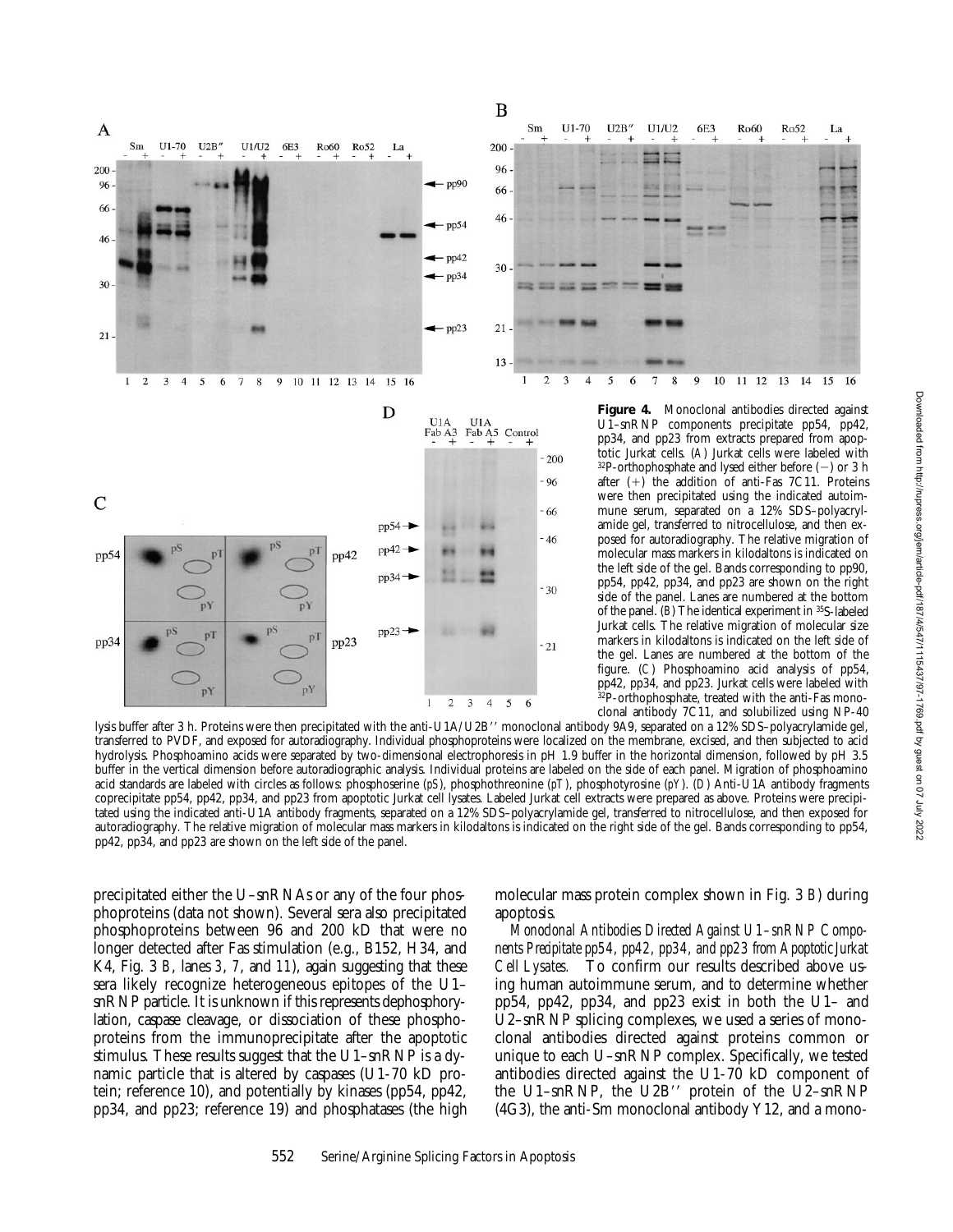clonal antibody (9A9) that recognizes an epitope common to both U1A and U2B" for their ability to precipitate pp54, pp42, pp34, and pp23 from apoptotic extracts. Jurkat cells metabolically labeled with 32P-orthophosphate were cultured for 3 h in the absence or presence of a monoclonal antibody reactive with Fas (anti-7C11), solubilized in NP-40 lysis buffer, and individually immunoprecipitated using each of these antibodies; control antibodies directed against other RNA-binding proteins included monoclonal antibodies against Ro60, Ro52, La, and the anti-T cell intracellular antigen-related protein (TIAR) antibody 6E3 (33). As shown in Fig. 4 *A*, the Smith antibody Y12, and the 9A9 monoclonal antibody specific for the U1A and U2B" proteins (both of which recognize components common to both U1– and U2–snRNPs) precipitate all four phosphoproteins from apoptotic Jurkat cell lysates (Fig. 4, *A* and *B*, lanes *2* and *8*). These bands are absent in the lanes corresponding to the immunoprecipitation using anti-U2B" (Fig. 4, *A* and *B*, lane *6*) and anti–U1-70 kD monoclonal antibodies (*A* and *B*, lane *4*, see Discussion). Interestingly, increased phosphorylation of a 90-kD protein is observed after Fas stimulation when immunoprecipitates are prepared using anti-U2B'' (4G3) antibody (Fig. 4, *A* and *B*, lane *6*), and on a short exposure of the lanes corresponding to the U1A/U2B $^{\prime\prime}$  immunoprecipitate (Fig. 4,  $\dot{A}$  and  $\dot{B}$ , lanes *7* and *8*, data not shown), suggesting that a specific phosphoprotein (henceforth called pp90) is associated with the U2–snRNP during apoptosis. Bands corresponding to pp90, pp54, pp42, pp34, and pp23 are absent using monoclonal antibodies directed against TIAR (6E3, Fig. 4, *A* and *B*, lane *10*), Ro60 (lane *12*), Ro52 (lane *14*), La (lane *16*), or the putative apoptosis effector TIA-1 (data not shown), another autoantigen that is known to be reversibly phosphorylated during Fas-mediated apoptosis, but at an earlier time point (19, 34, 35). The same experiment performed in cells labeled with [35S]methionine and cysteine (Fig. 4 *B*) demonstrates no difference between immunoprecipitates prepared from apoptotic and nonapoptotic cell extracts, consistent with the results shown in Fig. 1 *B*. Phosphoamino acid analysis of all four proteins precipitated using anti-U1A/U2B'' (9A9) demonstrates exclusive phosphorylation of pp54, pp42, pp34, and pp23 on serine residues (Fig. 4 *C*).

The failure of the U1-70 kD monoclonal antibody to precipitate pp54, pp42, pp34, and pp23 from apoptotic lysates appeared to be inconsistent with the hypothesis that these phosphoproteins are specifically associated with the U1–snRNP during apoptosis. To address this apparent paradox (see Discussion), we used two previously described human variable domain antibody fragments directed against a different, unique component of the U1–snRNP (the U1A protein) and repeated the immunoprecipitation experiments (21). Both antibodies (Fig. 4 *D*, lanes *1–4*) coprecipitate a phosphoprotein complex containing pp54, pp42, pp34, and pp23, but not pp90. A control antibody fragment directed against bovine serum albumin precipitates only a faint, nonspecific 60-kD protein (Fig. 4 *D*, lanes *5* and *6*). Taken together, these results demonstrate an association between a phosphoprotein complex (containing pp54, pp42, pp34, and pp23) and the U1–snRNP during apoptosis and suggests that pp90 may be associated specifically with the U2-snRNP during apoptosis.

*Association of pp54, pp42, pp34, and pp23 with U–snRNPs Accompanies Apoptosis but Not T Cell Receptor Stimulation.* Previously, we had demonstrated that, in addition to death induced by Fas ligation, phosphorylated autoantigens are also immunoprecipitated during apoptosis triggered by other stimuli including gamma and UV irradiation, but not by T cell receptor stimulation (19). We repeated this experiment using the anti-U1A/U2B" (9A9) monoclonal antibody in immunoprecipitation experiments using 32P-labeled Jurkat lysates prepared from cells subjected to apoptotic stimuli or an activation stimulus over a 5-h time course (Fig. 5). This analysis reveals that phosphorylated autoantigens are precipitated beginning at the 3-h time point after Fas cross-linking (Fig. 5, lanes *1–4*) or UV irradiation (Fig. 5, lanes *11–14*), and much less intense bands are observed 5 h after gamma irradiation (Fig. 5, lanes *5–7*), consistent with our initial observations (19). In contrast, ligation of the T cell receptor complex using a monoclonal antibody reactive with CD3, a stimulus that induces IL-2 production and enhances proliferation in these cells (data not shown), induced neither precipitation of phosphoproteins (Fig. 5, lanes *8–10*) nor DNA fragmentation (data not shown and reference 19) over the course of this experiment.

*Bcl-2 Overexpression Blocks Gamma Irradiation–induced Apoptosis and Precipitation of pp54, pp42, pp34, and pp23.* Next, we asked whether the precipitation of these phos-



**Figure 5.** Phosphoprotein components of the U1–snRNP complex are precipitated after multiple apoptotic stimuli but not an activation stimulus. Jurkat cells were labeled with 32P-orthophosphate, treated with the indicated stimulus, and then solubilized using NP-40 lysis buffer at the indicated times. Proteins were then precipitated with anti-U1A/U2B", separated on a 12% SDS–polyacrylamide gel, transferred to nitrocellulose, and then exposed for autoradiography. The apoptotic stimulus is indicated above each panel. The time in hours after each stimulus is indicated above each lane. The relative migration of molecular mass markers in kilodaltons is indicated on the left side of the panel. Bands corresponding to pp54, pp42, pp34, and pp23 are shown on the right side of the panel. Lanes are numbered at the bottom of each panel.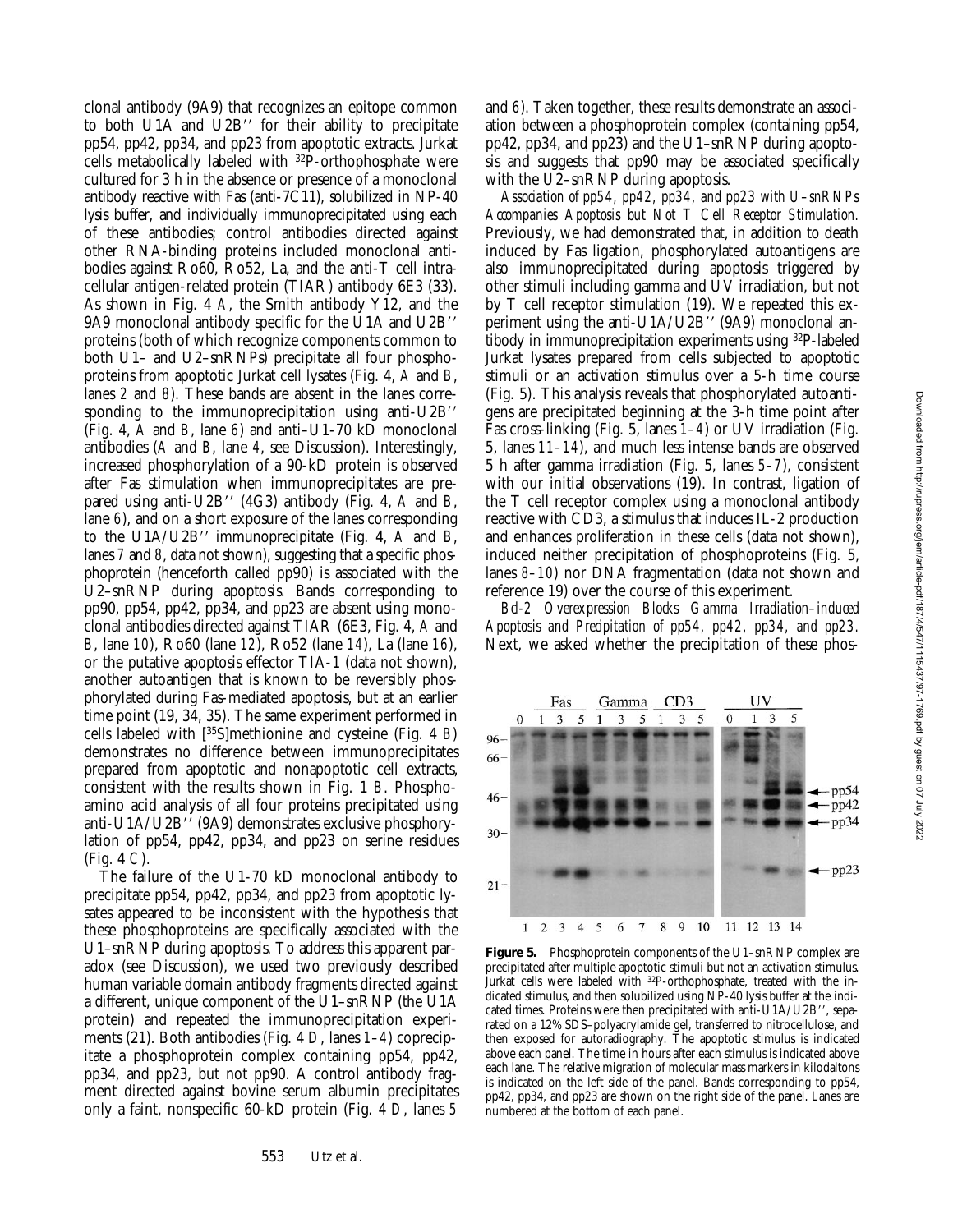

Figure 6. In vivo phosphorylation of U1-snRNP components is inhibited in gamma-irradiated Jurkat cells overexpressing bcl-2. Jurkat (*bcl-2*) transformants (lanes *1–4*) or Jurkat (*neo*) control transformants (lanes *5–8*) were labeled with 32P-orthophosphate, subjected to gamma irradiation, solubilized in NP-40 lysis buffer, precipitated using anti-U1A/U2B" antibodies, separated on a 12% SDS–polyacrylamide gel, transferred to nitrocellulose, and then exposed for autoradiography. The relative migration of molecular size markers in kilodaltons is indicated on the left side of the figure. Bands corresponding to pp54, pp42, pp34, and pp23 are shown on the right side of the figure. The time, in hours, from initial exposure to gamma irradiation is indicated at the top of each lane. Lane numbers appear at the bottom of the figure.

phorylated U1–snRNP components could be blocked by overexpression of the bcl-2 protein, which has been shown to efficiently block apoptosis induced by multiple apoptotic stimuli, including gamma irradiation and UV irradiation (19, 36–39). As shown in Fig. 6, Jurkat T cells stably transformed with either bcl-2 (lanes *1–4*) or empty vector (lanes *5–8*) were labeled with 32P-orthophosphate and subjected to gamma irradiation. Cells were solubilized at the indicated times and lysates were precipitated using the anti-U1A/U2B'' (9A9) monoclonal antibody. Whereas precipitation of phosphorylated pp54, pp42, pp34, and pp23 is rapidly induced in Jurkat (neo) control cells in response to gamma irradiation (Fig. 6, lanes *5–8*), the intensity of the bands corresponding to the four phosphoproteins is unchanged in Jurkat (bcl-2) transformants treated with this same stimulus (Fig. 6, lanes *1–4*). Short exposure of the gel in Fig. 6 showed that bcl-2 overexpression also inhibited the appearance of pp90 (data not shown). Ectopic expression of bcl-2 effectively inhibited apoptosis in response to gamma irradiation, as judged by the induction of DNA fragmentation (data not shown and reference 19). Taken together, these results demonstrate that the coprecipitation of all five phosphorylated snRNP factors correlates with the induction of apoptosis and is downstream of the inhibitory effects of bcl-2.

*Monoclonal Antibodies Specific for SR Splicing Factors Precipitate a Phosphoprotein Complex Containing pp54, pp42, pp34, and pp23 from Apoptotic Jurkat Cell Lysates.* The identification of pp54, pp42, pp34, and pp23 as components of the U1–snRNP complex prompted us to search for known phosphoprotein components of these splicing particles. Review of the literature identified the SR family of splicing factors as excellent candidates. Five of the most abundant SR proteins are virtually identical in molecular mass to pp54, pp42, pp34, and pp23 (i.e., SRp55, SRp40, SC35, ASF/ SF-2, and SRp20) and are phosphorylated on serine residues in vivo and in vitro (40). To test the possibility that pp54, pp42, pp34, and pp23 might be SR proteins, the experiment shown in Fig. 7 was performed. Jurkat cells metabolically labeled with 32P-orthophosphate were cultured for 3 h in the absence  $(-)$  or presence  $(+)$  of a monoclonal antibody reactive with Fas (anti-7C11), solubilized in NP-40 lysis buffer, and then immunoprecipitated using 9A9 (anti- $U1A/U2B'$ ), mAb104 (a monoclonal antibody specific for the phospho-SR domain of these factors; reference 28), or anti-SC35 (a monoclonal antibody specific for the phosphorylated form of SC35). Labeled proteins were separated by SDS PAGE and transferred to nitrocellulose. Fig. 7 *A* demonstrates that both mAb104 and anti-SC35 coprecipitate the same phosphoprotein complex from apoptotic lysates. To confirm that the respective proteins precipitated with each antibody are identical, bands corresponding to pp54, pp42, pp34, and pp23 (from immunoprecipitates prepared independently using anti-SC35 and 9A9, Fig. 7 *A*, lanes *2* and *4*) were localized by autoradiography, excised, and then subjected to two-dimensional phosphotryptic mapping. As shown for one of the bands (pp34), the phosphotryptic maps are identical (Fig. 7 *B*). Similar results were obtained when comparing phosphopeptide maps corresponding to pp54, pp42, and pp23 (data not shown). Taken together, these results demonstrate that a phosphoprotein complex is selectively associated with the U1–snRNP complex during apoptosis, and identify members of the SR family of splicing factors as likely components of this phosphoprotein complex.

### **Discussion**

Autoimmune sera have been used extensively as probes to identify, characterize, and clone proteins and RNA molecules with important cellular functions. Proteins such as La and the U1-70 kD component of the U1–snRNP complex were cloned using serum from SLE patients to screen a phage expression library (41, 42), and antibodies directed against Sm proteins and the Th/To antigen have been used to identify their function in vitro by inhibiting specific steps in mRNA and nucleolar RNA processing, respectively (43, 44). More recently, serum from such patients has proven useful for the identification of proteins that are cleaved by caspases during apoptosis. We have used a similar strategy to identify proteins that may be phosphorylated during stress-induced apoptosis (19). Before our recent report (18), only a few such proteins had been identified, and several of these proteins have been implicated as critical effectors of cell death. The TIA-1 autoantigen (Utz, P.J., and P. Anderson, unpublished data) is phosphorylated by Fas-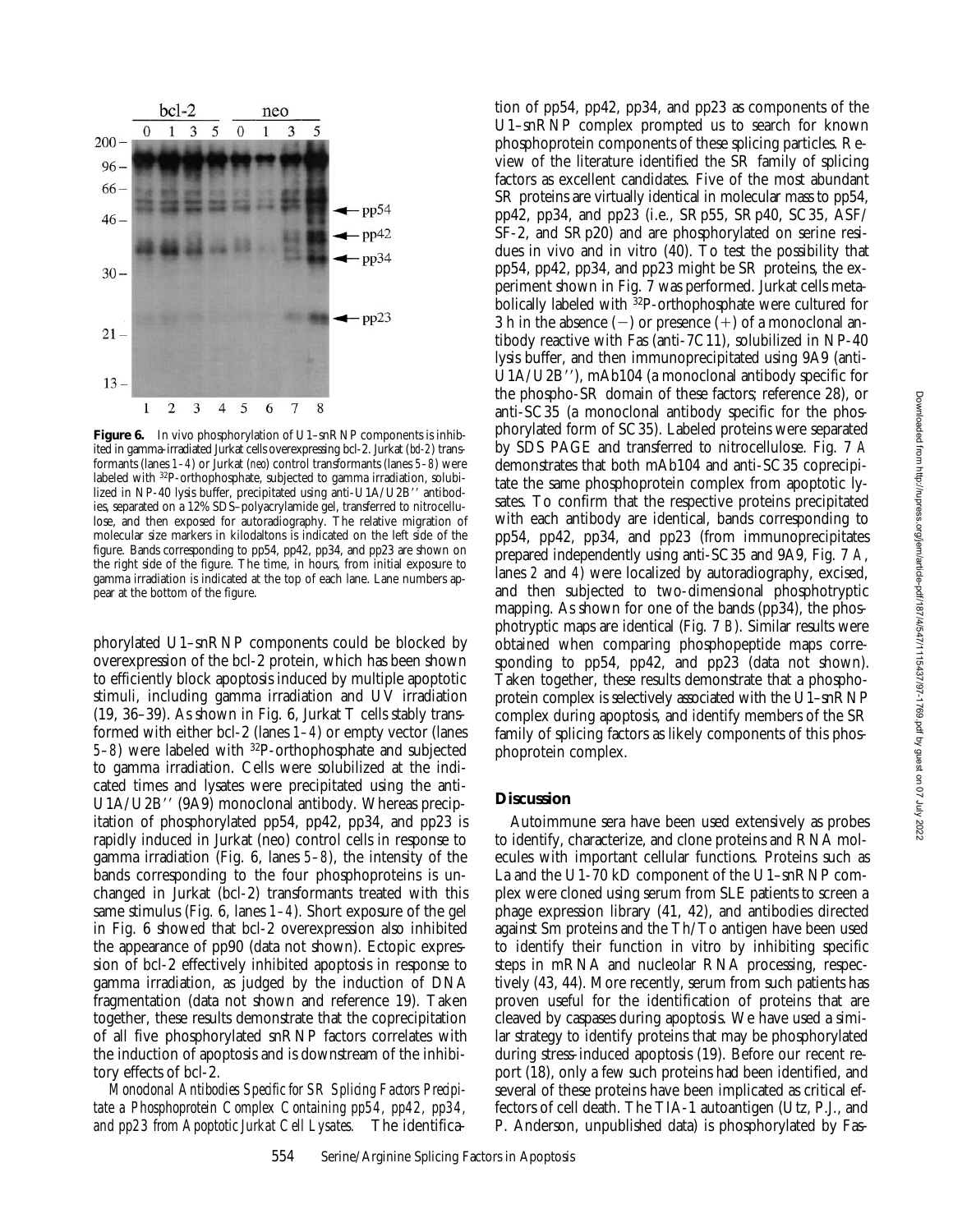

activated serine/threonine kinase (FAST kinase) during apoptosis (35), and it is postulated that TIA-1 and a related protein, TIAR, differentially regulate RNA metabolism in response to apoptotic stimuli (Anderson, P., and N. Kedersha, unpublished observations; reference 34). Another kinase (termed JNK) phosphorylates and activates the c-jun transcription factor in response to multiple apoptotic stimuli (45–48). Overexpression of an  $NH<sub>2</sub>$ -terminal deletion mutant of the c-jun protein acts as a dominant negative suppressor of apoptosis. Recent reports, however, suggest that kinases such as JNK are activated after both lethal and nonlethal stimuli, and thus may be dispensable for execution of the apoptotic program under some circumstances (49, 50).

The U–snRNPs are a group of related nuclear particles containing a unique, uridine-rich, structural RNA (termed the U–snRNA) and a core of six or more polypeptides (51). The most abundant of these, the U1–, U2–, U5–, and U4/U6–snRNP complexes are known autoantigens (22, 51–54) and play critical roles in the splicing of pre-mRNA molecules. During splicing, U–snRNPs assemble into a macromolecular structure termed a "spliceosome" whose function is to efficiently and precisely process introns from pre-mRNA before export of the mature mRNA from the nucleus. The fidelity of this complex process is facilitated by other splicing factors that transiently associate with the U–snRNP complexes, particularly the U1– and U2–snRNPs (55, 56). Splicing factors belonging to the SR family are highly conserved proteins containing one or more RNA recognition motifs (RRMs) at their  $NH<sub>2</sub>$  termini and a SR repeat of varying length in their COOH termini (57). Structural analysis of the SR protein ASF/SF2 demonstrates that the SR domains are required for protein phosphorylation and constitutive RNA splicing but are dispensable for alternative splicing. Targeted disruption of the RRM domains blocks RNA binding and constitutive

**Figure 7.** Monoclonal antibodies specific for SR proteins precipitate pp54, pp42, pp34, and pp23 from apoptotic Jurkat cell extracts. (*A*) Jurkat cells were labeled with 32P-orthophosphate and lysed either before  $(-)$  or 3 h after  $(+)$  the addition of anti-Fas 7C11. Proteins were then precipitated using the indicated monoclonal antibody, separated on a 12% SDS–polyacrylamide gel, transferred to nitrocellulose, and exposed for autoradiography. The relative migration of pp34 is indicated on the left side of the gel. Lanes are numbered at the bottom of the panel. The relative migration of molecular size markers in kilodaltons is indicated on the right side of the figure. (*B*) Twodimensional phosphotryptic map of pp34. The 34-kD band from the U1A/U2B'' immunoprecipitate (lane *2*) and the anti-SC35 immunoprecipitate (lane *4*) were excised and digested with trypsin. Phosphopeptides were separated electrophoretically at pH 1.9 in the first dimension, and by thin-layer chromatography in the second dimension before autoradiographic exposure. Direction of separation is shown by arrows. *E*, electrophoresis; *C*, chromatography; *O*, origin.

splicing activity (58, 59). At least eight proteins containing SR domains have been identified in humans, including the U1-70 kD protein, SRp75, SRp54, SRp40, ASF/SF2, SC35, U2AF35, and SRp20. Six of these eight proteins (SRp54, SRp40, ASF/SF2, SC35, U2AF35, and SRp20) are similar in size to the proteins described above (pp54, pp42, pp34, and pp23). It has been postulated that SR proteins enhance splicing by binding to the U1–snRNP during the formation of a commitment complex, thus stabilizing the spliceosome assembly (60–62). Individual SR proteins can substitute for the U1–snRNP in in vitro splicing assays (63), and SR proteins have been implicated in regulation of both constitutive and alternative splicing of several mRNAs (57, 64–69).

Reversible protein phosphorylation is thought to regulate both constitutive and alternative mRNA splicing. Experiments using phosphatase inhibitors, nonhydrolyzable ATP analogues, or purified phosphatases in in vitro splicing reactions demonstrates a requirement for reversible protein phosphorylation for mRNA splicing (70–72), and several kinases capable of phosphorylating SR proteins have been identified. The U1-70 kD snRNP protein is an in vivo and in vitro substrate for an unidentified serine kinase that copurifies with the U1–snRNP complex (73). A second kinase, SR protein kinase-1 (SRPK-1), capable of phosphorylating multiple different SR proteins has also been identified (40, 74–76). Interestingly, this kinase is active during mitosis, phosphorylates substrates exclusively on serine residues, copurifies with snRNP complexes, and disrupts both nuclear speckles and in vitro pre-mRNA splicing (40). All five of the known in vitro substrates for SRPK-1 are identical in size to the proteins described in this report and include SRp55 (pp54), SRp40 (pp40), SC35 (pp34), ASF/SF2 (pp34), and SRp20 (pp23; references 19, 40). A related kinase, Clk/Sty, has also been shown to phosphorylate SR proteins in vitro (76, 77). Despite these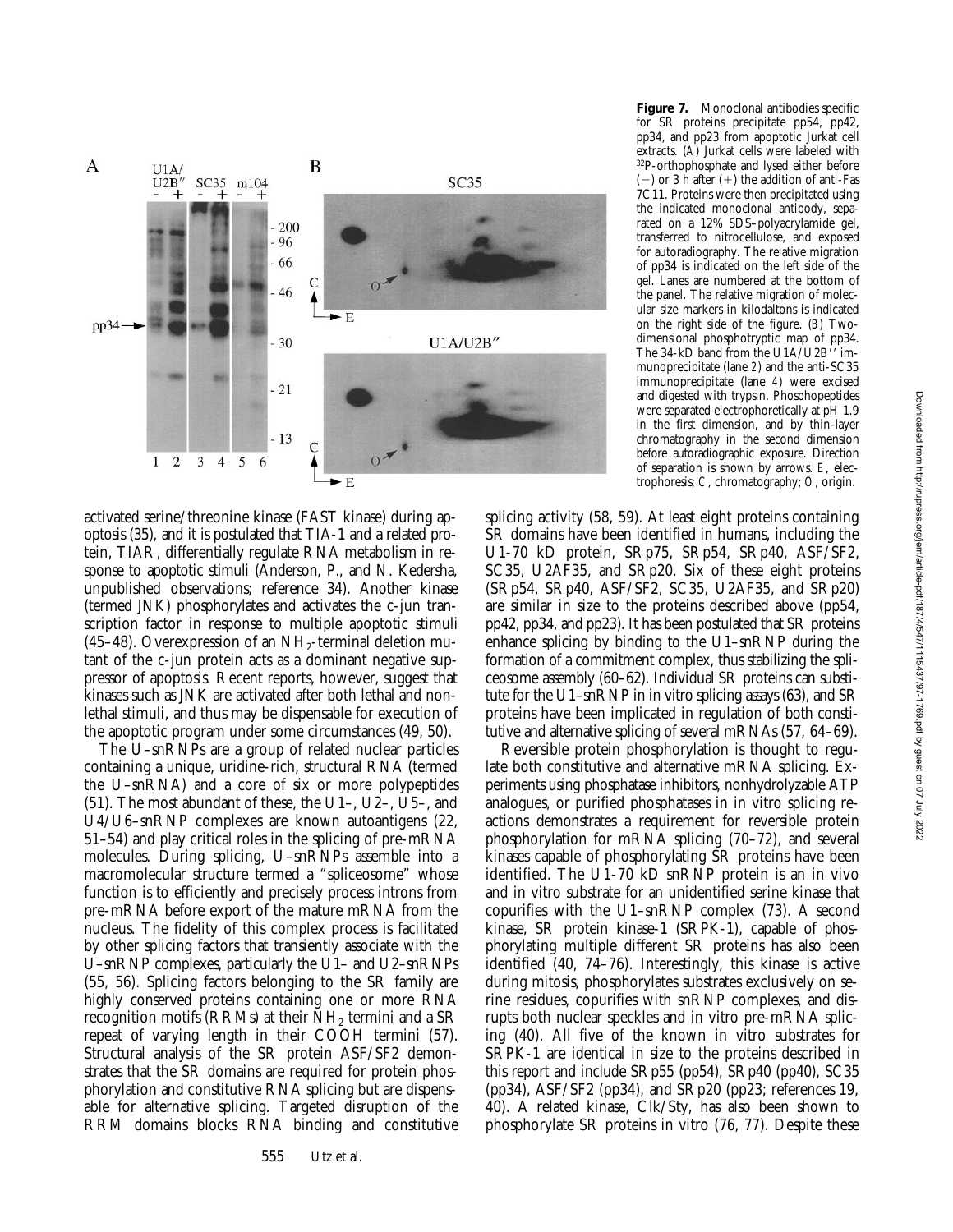intriguing reports, to date there have been no studies directly linking a serine kinase to the phosphorylation of splicing factors during stress-induced apoptosis. Experiments designed to identify whether SRPK-1, Clk/Sty, the U1-70 kD kinase or a novel serine kinase is responsible for the apoptosis-specific phosphorylation of SR proteins, and the role that this modification plays in apoptosis and alternative mRNA splicing, are in progress.

The evidence suggesting that pp54, pp42, pp34, and pp23 are components of the U1–snRNP is compelling. First, all 4 autoimmune sera from our initial report (19) and 20 sera described herein simultaneously precipitate all 4 phosphoproteins (Figs. 1 and 3 *B*) together with the U1 RNA (Figs. 2 and 3 *A*), from lysates prepared from Fas-treated Jurkat cells. Second, two different monoclonal antibodies (Y12 and 9A9) that recognize core (Sm) components of the U1– snRNP complex also precipitate these same four phosphoproteins from extracts prepared from apoptotic Jurkat cells, whereas monoclonal antibodies directed against six other RNA-binding proteins do not (Fig. 4). Third, two human variable domain antibody fragments directed against overlapping epitopes of the U1A protein coprecipitate pp54, pp42, pp34, and pp23 from apoptotic Jurkat cell extracts (Fig. 4  $D$ ). Finally, the anti-U1A/U2B $^{\prime\prime}$  (9A9) monoclonal antibody precipitates all four phosphoproteins from extracts prepared from cells subjected to multiple different apoptotic stimuli but not after engagement of the T cell receptor, and the association of these phosphoproteins with the U–snRNPs is blocked in cells engineered to overexpress bcl-2 (Figs. 5 and 6). Thus, all of the experiments described using SLE sera from our initial report have been replicated using the anti-U1A/U2B $^{\prime\prime}$  (9A9) monoclonal antibody (19).

It remains to be determined whether phosphoproteins are also associated with the U2– and other U–snRNP complexes during apoptosis. Two human sera and four monoclonal antibodies specific for components of the U3–snRNP complex failed to coprecipitate pp54, pp42, pp34, or pp23 (data not shown). A monoclonal antibody directed against the U2B $^{\prime\prime}$  protein that uniquely precipitated the U2–sn $RNA$ (data not shown) was incapable of precipitating pp54, pp42, pp34, and pp23 in most  $(>10)$  experiments. Rarely, faint bands migrating at 54, 42, 34, and 23 kD were observed on long exposures (data not shown). While this may represent the direct association of the U2–snRNP and the SR proteins, it is equally plausible that these bands represent the association of SR proteins, U1– and U2–snRNPs in an active spliceosome complex.

The identification of pp54, pp42, pp34, and pp23 as SR proteins is suggested by several observations. The respective SR proteins SRp54, SRp42, SC35, ASF/SF2, and SRp20 have similar migration patterns on SDS PAGE and are phosphorylated exclusively on serine residues (74). SR proteins also interact with components of the spliceosome and copurify with the U1–snRNA during gel filtration analysis (78, 79) and sucrose gradient centrifugation (our unpublished data). All four proteins (pp54, pp42, pp34, and pp23) comigrate with their respective SR counterparts during two-dimensional gel electrophoresis, and anti-SC35 is capable of coprecipitating the U1–snRNA (data not shown). Finally, an identical phosphoprotein complex is precipitated by two monoclonal antibodies specific for the phosphorylated forms of SR proteins (Fig. 7; reference 28, 80). A much more difficult question is whether these proteins are stable components of the U1–snRNP that are phosphorylated de novo after an apoptotic stimulus, or rather are recruited to the U1–snRNP complex during apoptosis. SR proteins have few methionine and cysteine residues (two SR proteins have no methionines other than the initiator), perhaps explaining why bands corresponding to these proteins are not consistently observed when immunoprecipitates are prepared from 35S-labeled Jurkat cells. Although the de novo phosphorylation model is favored by the identification of at least three kinases capable of phosphorylating SR domain–containing proteins (40, 73–77), we cannot exclude the possibility that a small fraction of the phosphorylated forms of pp54, pp42, pp34, and pp23 (i.e., an amount below the level of detection obtained by metabolic labeling with [35S]methionine and cysteine) are recruited to the U1–snRNP complex during apoptosis. The answer to this important question awaits the development of other reagents, including anti-SR antibodies that recognize nonphosphorylated SR proteins and epitope-tagged SR proteins for use in transfection experiments.

The inability of the U1-70 kD monoclonal antibody to coprecipitate pp54, pp42, pp34, and pp23 appeared to contradict our argument that these phosphoproteins are associated with the U1–snRNP during apoptosis. This prompted us to test monoclonal antibodies specific for other components of the U1–snRNP for their ability to precipitate this phosphoprotein complex (Fig. 4 *D*). We hypothesize that only a subfraction of the U1–snRNP complexes present in a cell is associated with SR proteins. In this model, the U1A/U2B $^{\prime\prime}$  (9A9), anti-Sm (Y12), and anti-U1A monoclonal antibodies recognize this population, while the U1-70 kD monoclonal antibody recognizes a different population that is incapable of interacting with SR proteins, perhaps by a steric hindrance. It is also possible that caspase-mediated cleavage of U1-70 kD during apoptosis disrupts the interaction of U1-70 kD with other SR proteins, an event that may explain the observation that overexpression of the COOH terminus of U1-70 kD (which contains tandem SR domains that are separated after caspase cleavage; reference 81) acts as a dominant negative suppressor of RNA splicing and RNA transport (82). Several reports identifying a direct interaction between U1-70 kD and SR proteins support both possibilities (61, 62).

In addition to transcriptional and translational regulation of apoptosis, our results suggest that a third regulatory mechanism for programmed cell death is at the level of messenger RNA splicing. It has been shown that cells expressing the larger splice variant of the bcl-x gene (bcl- $x_I$ ) are protected against cell death, while cells expressing the short form lacking the highly conserved BH1 and BH2 interaction domains (bcl- $x<sub>S</sub>$ ) have an increased susceptibility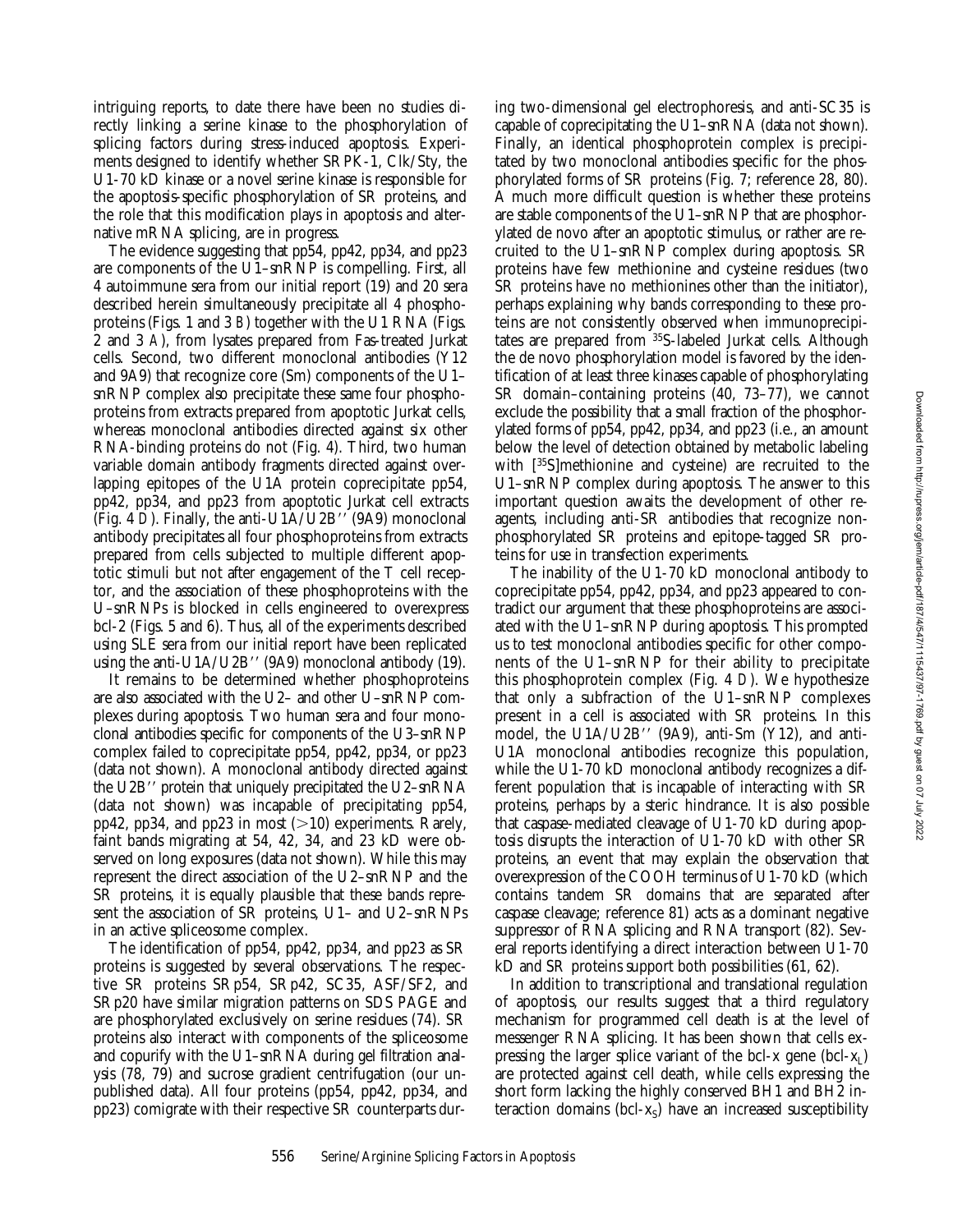to cell death (36, 83–85). Similar regulation has been described for the *Caenorhabditus elegans* ced-4 gene product (86), for the death domain-containing receptor LARD (87), and for caspase 2 (Nedd2/Ich1) in which the protein product of the larger splice variant  $(1ch1<sub>L</sub>)$  is proapoptotic and the shorter variant (Ich1<sub>S</sub>) is protective (36, 83–85). It has been shown that reversible phosphorylation of SR proteins (e.g., ASF/SF2) can alter their ability to select alternative mRNA splice sites (65, 88, 89). It is tempting to speculate that SR protein phosphorylation may regulate levels of prosurvival factors such as  $\text{bcl-}x_L$  and  $\text{Ich}1_S$ , or of proapoptotic factors such as bcl- $x_s$  and Ich1<sub>L</sub>, thus altering the susceptibility of a particular cell to an apoptotic trigger. Although this is unlikely to be an important mechanism after engagement of a dedicated death receptor such as Fas or the TNF receptor, both of which rapidly activate irreversible caspase cascades, alternative splicing of bcl-x, caspase 2, and other unidentified mRNAs may be a critical checkpoint when cells are subjected to slowly lethal or sublethal stimuli.

Autoantibodies reactive with core components of the U1–snRNP (anti-Sm) are specifically found in patients with SLE. The observation that snRNP particles reside in plasma membrane blebs formed at the surface of cells undergoing apoptosis suggests that antigens presented in this manner might bypass normal mechanisms of tolerance. In addition to its subcellular localization, the U1–snRNP complex undergoes profound structural alterations in cells undergoing apoptosis. These structural alterations could produce novel peptide epitopes to which T cells have not been rendered tolerant. This may be particularly important for the production of autoantibodies reactive with the U1–snRNP

complex, which is subject to the phenomenon of "epitope spreading" whereby an immune response to one component of the particle promotes the formation of antibodies reactive with other components of the particle (90). We propose that a T cell response directed against modified components of the U1–snRNP complex (e.g., caspasecleaved U1-70 kD and/or phosphorylated SR-derived peptides) may promote the formation of antibodies reactive with other components of the complex. By driving the maturation of potentially self reactive B cells specific for components of the U1–snRNP particle, T cells recognizing these neoepitopes could be essential for autoantibody production. It is currently unknown whether human autoantisera directly recognize SR proteins. With the identification of monoclonal antibodies capable of recognizing pp54, pp42, pp34, and pp23 in apoptotic Jurkat cells, it should now be possible to address these and several other important questions. Are SR proteins stable components of the U1–snRNP complex that are phosphorylated during apoptosis, or are they recruited to the complex during cell death? What is the kinase responsible for SR protein phosphorylation, and what is its role in programmed cell death pathways and RNA splicing? Answers to these important questions and the identification of other posttranslational modifications of autoantigens during apoptosis are certain to yield valuable clues to the pathogenic mechanisms underlying autoimmune diseases such as SLE, scleroderma, MCTD, and Sjögren's Syndrome. Further studies may identify components of this putative kinase pathway as novel molecular targets for pharmacologic therapy of autoimmune disease.

*Received for publication 30 September 1997 and in revised form 21 November 1997.*

The authors thank J. Craft and members of the laboratories of P. Anderson, R. Reed, and M. Streuli for insights and helpful comments; Q. Medley and A. Da Silva for assisting with two-dimensional peptide mapping; V. Shifrin and Q. Medley for critical review of the manuscript; the Brigham & Women's Hospital Clinical Immunology Laboratory; P.H. Schur, P. Fraser, J. Craft, M. Kuwana, C. Casiano, E. Tan, E.A. Nigg, C. Zhang, D. Weaver, T. Medsger, N. Fertig, D. Bloch, A. Rosen, S. Hoch, N. Kedersha, R. Reed, K.M. Pollard, and M. Robertson for providing monoclonal and polyclonal antibodies used in this study; R. de Wildt and R.M.A. Hoet for providing the anti-U1A human variable chain antibody fragments; and J. Reed for the gift of the bcl-2– and neo-overexpressing Jurkat cells.

This work was supported in part by the Arthritis Foundation (P.J. Utz and P. Anderson); the National Institutes of Health grants AI33600 and CA67929 (P. Anderson); and the Peabody Foundation (P. Anderson). P. Anderson is a Scholar of the Leukemia Society of America. The work of W.J. van Venrooij was supported in part by the Netherlands Foundation for Chemical Research (SON) with financial aid from the Netherlands Organization for Scientific Research (NWO) and the Netherlands Technology Foundation (STW).

Address correspondence to Paul J. Utz, Department of Medicine, Division of Rheumatology, Immunology, and Allergy, Brigham & Women's Hospital, Smith Bldg., Rm. 608, 75 Francis St., Boston, MA 02115. Phone: 617-525-1216; Fax: 617-525-1310; E-mail: pjutz@rics.bwh.harvard.edu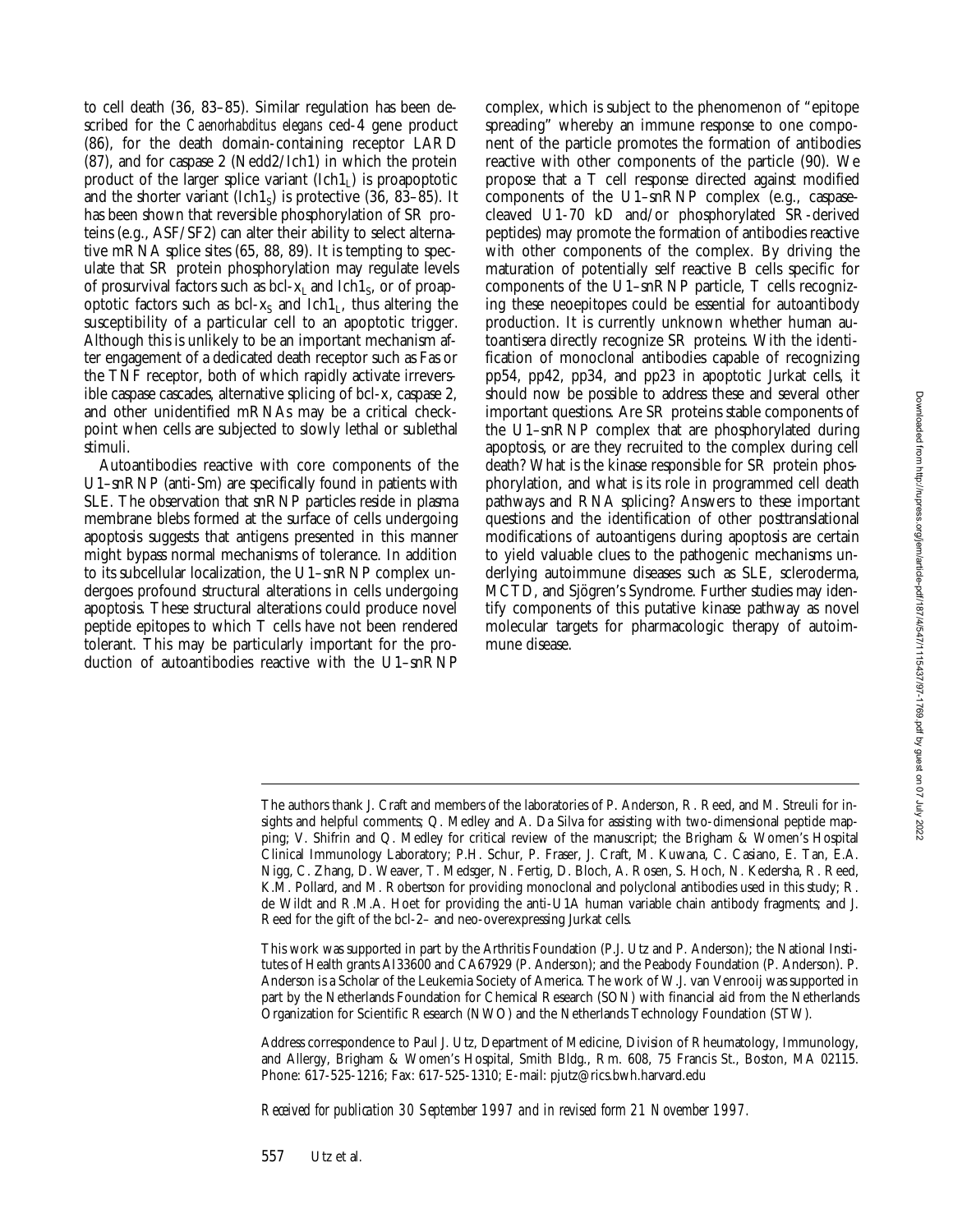## **References**

- 1. Astaldi-Ricotti, G., M. Bestagno, A. Cerino, C. Negri, R. Caporali, F. Cobianchi, M. Longhi, and C. Montecucco. 1989. Antibodies to hnRNP core protein A1 in connective tissue diseases. *J. Cell. Biochem.* 40:43–47.
- 2. Van Venrooij, W., and P. Sillekens. 1989. Small-nuclear RNA-associated proteins: autoantigens in connective tissue diseases. *Clin. Exp. Rheum.* 7:635–639.
- 3. von Muhlen, C.A., and E.M. Tan. 1995. Autoantibodies in the diagnosis of systemic rheumatic diseases. *Semin. Arthritis Rheum.* 24:323–358.
- 4. Montecucco, M., R. Caporali, C. Negri, F. deGennaro, A. Cerino, M. Bestagno, F. Cobianchi, and G. Astaldi-Ricotti. 1990. Antibodies from patients with rheumatoid arthritis and systemic lupus erythematosus recognize different epitopes of a single heterogeneous nuclear RNP core protein. *Arthritis Rheum.* 33:180–186.
- 5. LeFeber, W.P., D.A. Norris, S.R. Ryan, J.C. Huff, L.A. Lee, M. Kubo, S.T. Boyce, B.L. Kotzin, and W.L. Weston. 1984. Ultraviolet light induces binding of antibodies to selected nuclear antigens on cultured keratinocytes. *J. Clin. Invest.* 74: 1545–1551.
- 6. Golan, T.D., K.B. Elkon, A.E. Gharavi, and J.G. Krueger. 1992. Enhanced membrane binding of autoantibodies to cultured keratinocytes of systemic lupus erythematosus patients after ultraviolet B/ultraviolet A irradiation. *J. Clin. Invest.* 90: 1067–1076.
- 7. Casciola-Rosen, L.A., G. Anhalt, and A. Rosen. 1994. Autoantigens targeted in systemic lupus erythematosus are clustered in two populations of surface blebs on cultured keratinocytes. *J. Exp. Med.* 179:1317–1330.
- 8. Mevorach, D., J. Zhou, and K. Elkon. 1996. Immunization of mice with apoptotic cells induces low levels of autoantibodies. *Arthritis Rheum.* 39:S143. (Abstr.)
- 9. Alnemri, E., D. Livingston, D. Nicholson, G. Salveson, N. Thornberry, W. Wong, and J. Yuan. 1996. Human ICE/ CED-3 protease nomenclature. *Cell*. 87:171.
- 10. Casciola-Rosen, L.A., D.K. Miller, G.J. Anhalt, and A. Rosen. 1994. Specific cleavage of the 70 kDa protein component of the U1 small nuclear riboprotein is a characteristic biochemical feature of apoptotic cell death. *J. Biol. Chem.* 269:30757–30760.
- 11. Lazebnik, Y., S. Kaufmann, S. Desnoyers, G. Poirier, and W. Earnshaw. 1994. Cleavage of poly (ADP-ribose) polymerase by a proteinase with properties like ICE. *Nature*. 371:346–347.
- 12. Casciola-Rosen, L.A., G.J. Anhalt, and A. Rosen. 1995. DNA-dependent protein kinase is one of a subset of autoantigens specifically cleaved early during apoptosis. *J. Exp. Med.* 182:1625–1634.
- 13. Waterhouse, N., S. Kumar, Q. Song, P. Strike, L. Sparrow, G. Dreyfuss, E.S. Alnemari, G. Litwack, M. Lavin, and D. Watters. 1996. Heterogeneous ribonucleoproteins C1 and C2, components of the spliceosome, are specific targets of interleukin 1b-converting enzyme-like proteases in apoptosis. *J. Biol. Chem.* 271:29335–29341.
- 14. Lazebnik, Y., A. Takahashi, R. Moir, R. Goldman, G. Poirier, S. Kaufmann, and W. Earnshaw. 1995. Studies of the lamin proteinase reveal multiple parallel biochemical pathways during apoptotic execution. *Proc. Natl. Acad. Sci. USA*. 92:9042–9046.
- 15. Weaver, V., C. Carson, P. Walker, N. Chaly, B. Lach, Y. Raymond, D. Brown, and M. Sikorska. 1996. Degradation of nuclear matrix and DNA cleavage in apoptotic thymo-

cytes. *J. Cell. Sci*. 109:45–56.

- 16. Casiano, C.A., S.J. Martin, D.R. Green, and E.M. Tan. 1996. Selective cleavage of nuclear autoantigens during CD95 (Fas/Apo-1)-mediated T cell apoptosis. *J. Exp. Med.* 184: 765–770.
- 17. Marin, S., G. O'Brien, W. Nishioka, A. McGahon, A. Mahboubi, T. Saido, and D. Green. 1995. Proteolysis of fodrin (non-erythroid spectrin) during apoptosis. *J. Biol. Chem.* 270: 6425–6428.
- 18. Haneji, N., T. Nakamura, K. Takio, K. Yanagi, H. Higashiyama, I. Saito, S. Noji, H. Sugino, and Y. Hayashi. 1997. Identification of alpha-fodrin as a candidate autoantigen in primary Sjogren's syndrome. *Science.* 276:604–607.
- 19. Utz, P.J., M. Hottelet, P. Schur, and P. Anderson. 1997. Proteins phosphorylated during stress-induced apoptosis are common targets for autoantibody production in patients with systemic lupus erythematosus. *J. Exp. Med*. 185:843–854.
- 20. Karwan, R., J.L. Bennett, and D.A. Clayton. 1991. Nuclear RNase MRP processes RNA at multiple discrete sites: interaction with an upstream G box is required for subsequent downstream cleavages. *Genes Dev.* 5:1264–1276.
- 21. de Wildt, R., R. Finnern, W. Ouwehand, A. Griffiths, W. van Venrooij, and R. Hoet. 1996. Characterization of human variable domain antibody fragments against the U1 RNAassociated A protein, selected from a synthetic and a patientderived combinatorial V gene library. *Eur. J. Immunol*. 26: 629–639.
- 22. Craft, J., T. Mimori, T. Olsen, and J. Hardin. 1988. The U2 small nuclear ribonucleoprotein particle as an autoantigen. *J. Clin. Invest*. 81:1716–1724.
- 23. Sillekens, P., R. Beijer, W. Habets, and W. van Venrooij. 1989. Molecular cloning of the cDNA for the human U2 sn-RNA-specific U1A9 protein. *Nucleic Acids. Res.* 17:1893– 1906.
- 24. Billings, P., R. Allen, F. Jensen, and S. Hoch. 1982. Anti-RNP monoclonal antibodies derived from a mouse strain with lupus-like autoimmunity. *J. Immunol*. 128:1176–1180.
- 25. Habets, W., M. Hoet, B. de Jong, A. van der Kemp, and W. van Venrooij. 1989. Mapping of B cell epitopes on small nuclear ribonucleoproteins that react with human autoantibodies as well as with experimentally-induced mouse monoclonal antibodies. *J. Immunol.* 143:2560–2566.
- 26. Veldhoven, C.I.A., G. Pruijn, J. Meilof, J. Thijssen, A. van der Kemp, W. van Venrooij, and R. Smeenk. 1995. Characterization of murine monoclonal antibodies against 60 kDa Ro/SS-A and La/SS-B autoantigens. *Clin. Exp. Immunol.* 101:45–54.
- 27. Pruijn, G., J. Thijssen, P. Smith, D. Williams, and W. van Venrooij. 1995. Anti-La monoclonal antibodies recognizing epitopes within the RNA-binding domain of the La protein show different capacities to immunoprecipitate RNA-associated La. *Eur. J. Biochem.* 232:611–619.
- 28. Roth, M., C. Murphy, and J. Gall. 1990. A monoclonal antibody that recognizes a phosphorylated epitope stains lampbrush chromosome loops and small granules in the amphibian germinal vesicle. *J. Cell Biol.* 111:2217–2223.
- 29. Laemmli, E. 1970. Cleavage of structural proteins during the assembly of the head of bacteriophage T4. *Nature.* 227: 680–685.
- 30. Harlow, E., and D. Lane. 1988. Immunoblotting. *In* Antibodies: A Laboratory Manual. Cold Spring Harbor Laboratory Publications, Cold Spring Harbor, NY. 474–510.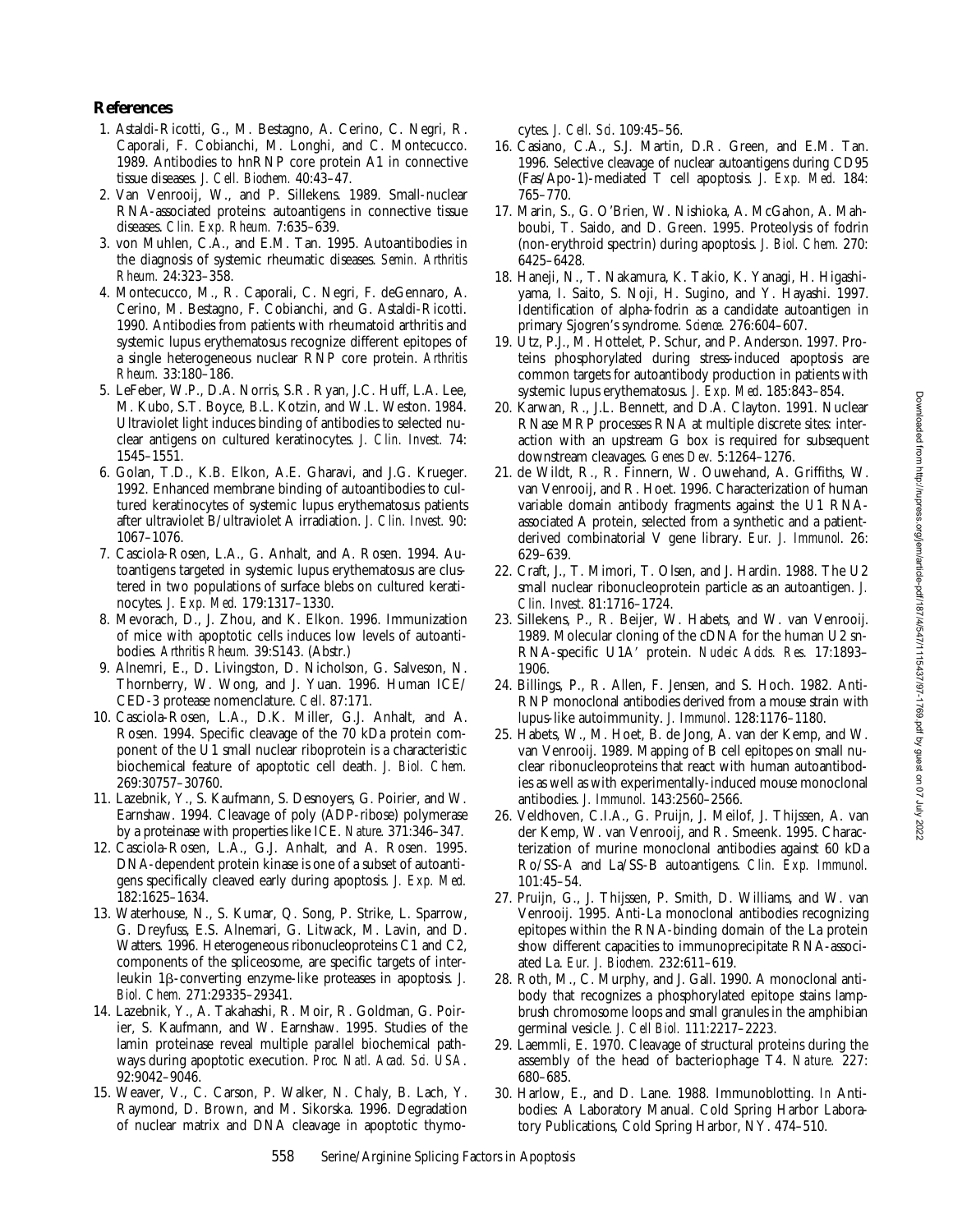Downloaded from http://rupress.org/jem/article-pdf/187/4711115437/97-1769.pdf by guest on 07 July 2022 Downloaded from http://rupress.org/jem/article-pdf/187/4/547/1115437/97-1769.pdf by guest on 07 July 2022

- 31. Coligan, J., A. Kruisbeek, D. Margulies, E. Shevach, and W. Strober. 1994. Two dimensional phosphopeptide mapping. *In* Current Protocols in Immunology. John Wiley & Sons, Inc. 3:11.2.1–11.2.8.
- 32. Medley, Q., N. Kedersha, S. O'Brien, Q. Tian, S. Schlossman, M. Streuli, and P. Anderson. 1996. Characterization of GMP-17, a granule membrane protein that moves to the plasma membrane of natural killer cells following target recognition. *Proc. Natl. Acad. Sci. USA*. 93:685–689.
- 33. Taupin, J., Q. Tian, N. Kedersha, M. Robertson, and P. Anderson. 1995. The RNA-binding protein TIAR is translocated from the nucleus to the cytoplasm during Fas-mediated apoptotic cell death. *Proc. Natl. Acad. Sci. USA.* 92:1629– 1633.
- 34. Tian, Q., M. Streuli, H. Saito, S. Schlossman, and P. Anderson. 1991. A polyadenylate binding protein localized to the granules of cytolytic lymphocytes induces DNA fragmentation in target cells. *Cell*. 67:629–639.
- 35. Tian, Q., J. Taupin, S. Elledge, M. Robertson, and P. Anderson. 1995. Fas-activated serine/threonine kinase (FAST) phosphorylates TIA-1 during Fas-mediated apoptosis. *J. Exp. Med*. 182:865–874.
- 36. Boise, L., A. Gottschallk, J. Quintans, and C. Thompson. 1995. Bcl-2 and Bcl-2-related proteins in apoptosis regulation. *Curr. Top. Microbiol. Immunol.* 200:107–121.
- 37. Itoh, N., Y. Tsujimoto, and S. Nagata. 1993. Effect of bcl-2 on Fas antigen-mediated cell death. *J. Immunol.* 151:621–627.
- 38. Reed, J. 1994. Bcl-2 and the regulation of programmed cell death. *J. Cell. Biol.* 124:1–6.
- 39. Sentman, C., J. Shutter, D. Hockenberry, O. Kanagawa, and S. Korsmeyer. 1991. Bcl-2 inhibits multiple forms of apoptosis but not negative selection in thymocytes. *Cell.* 67:879–888.
- 40. Gui, J.-F., W. Lane, and X.-D. Fu. 1994. A serine kinase regulates intracellular localization of splicing factors in the cell cycle. *Nature*. 369:678–682.
- 41. Chambers, J., and J. Keene. 1985. Isolation and analysis of cDNA clones expressing human lupus La antigen. *Proc. Natl. Acad. Sci. USA*. 82:2115–2119.
- 42. Query, C., R. Bentley, and J. Keene. 1989. A common RNA recognition motif identified within a defined U1 RNA binding domain of the 70K small nuclear ribonuclearprotein component. *Cell*. 57:89–101.
- 43. Padgett, R., S. Mount, J. Steitz, and P. Sharp. 1983. Splicing of messenger RNA precursors is inhibited by antisera to small nuclear ribonucleoprotein. *Cell*. 35:101–107.
- 44. Gold, H.A., J.N. Topper, D. Clayton, and J. Craft. 1989. The RNA processing enzyme RNase MRP is identical to the Th RNP and related to RNase P. *Science*. 245:1377– 1380.
- 45. Chen, Y.-R., C.F. Meyer, and T.-H. Tan. 1996. Persistent activation of c-Jun N-terminal kinase 1 (JNK1) in gamma radiation-induced apoptosis. *J. Biol. Chem.* 271:631–634.
- 46. Derijard, B., M. Hibi, I.-H. Wu, T. Barrett, S. Bing, T. Deng, M. Karin, and R. Davis. 1994. JNK1: a protein kinase stimulated by UV light and Ha-Ras that binds and phosphorylates the c-Jun activation domain. *Cell*. 76:1025–1037.
- 47. Kyriakis, J., P. Banerjee, E. Nikolakaki, T. Dai, E. Rubie, M. Ahmad, J. Avruch, and J. Woodgett. 1994. The stress-activated protein kinase subfamily of c-jun kinases. *Nature*. 369: 156–160.
- 48. Xia, Z., M. Dickens, J. Raingeaud, R.J. Davis, and M.E. Greenberg. 1995. Opposing effects of ERK and JNK-p38 MAP kinases on apoptosis. *Science.* 270:1326–1331.
- 49. Liu, Z.-G., H. Hsu, D. Goeddel, and M. Karin. 1996. Dissection of TNF receptor 1 effector functions: JNK activation is not linked to apoptosis while  $NF-\kappa B$  activation prevents cell death. *Cell*. 87:565–576.
- 50. Lenczowski, J., L. Dominguez, A. Eder, L. King, C. Zacharchuk, and J. Ashwell. 1997. Lack of a role for jun kinase and AP-1 in Fas-induced apoptosis. *Mol. Cell. Biol.* 17:170–181.
- 51. Craft, J. 1992. Antibodies to snRNPs in systemic lupus erythematosus. *Rheum. Dis. Clin. North Amer.* 18:311–335.
- 52. Lerner, M., and J. Steitz. 1979. Antibodies to small nuclear RNAs complexed with proteins are produced by patients with systemic lupus erythematosus. *Proc. Natl. Acad. Sci. USA.* 76:5495–5499.
- 53. Okano, Y., and T. Medsger. 1991. Newly identified U4/U6 snRNP-binding proteins by serum autoantibodies from a patient with systemic sclerosis. *J. Immunol.* 146:535–542.
- 54. Okano, Y., and T. Medsger. 1991. Novel serum autoantibodies reactive with U5 small nuclear ribonucleoprotein particle (snRNP) specific proteins obtained from a patient with systemic sclerosis-polymyositis overlap. *Arthritis Rheum.* 34: S103. (Abstr.)
- 55. Horowitz, D., and A. Krainer. 1994. Mechanisms for selecting 5' splice sites in mammalian pre-mRNA splicing. *Trends Genet.* 100:100–106.
- 56. Hodges, P., and J. Beggs. 1994. U2 fulfills a commitment. *Curr. Biol.* 4:264–267.
- 57. Screaton, G., J. Caceres, A. Mayeda, M. Bell, M. Plebanski, D. Jackson, J. Bell, and A. Krainer. 1995. Identification and characterization of three members of the human SR family of pre-mRNA splicing factors. *EMBO (Eur. Mol. Biol. Organ.) J.* 14:4336–4349.
- 58. Caceres, J., and A. Krainer. 1993. Functional analysis of premRNA splicing factor ASF/SF2 structural domains. *EMBO (Eur. Mol. Biol. Organ.) J.* 12:4715–4726.
- 59. Zuo, P., and J. Manley. 1993. Functional domains of the human splicing factor ASF/SF2. *EMBO (Eur. Mol. Biol. Organ.) J.* 12:4727–4737.
- 60. Fu, X.-D. 1993. Specific commitment of pre-mRNAs to splicing by single SR proteins. *Nature.* 365:82–85.
- 61. Kohtz, J., S. Jamison, C. Will, P. Zuo, R. Luhrmann, M. Garcia-Blanco, and J. Manley. 1994. Protein-protein interactions and 5'-splice-site recognition in mammalian mRNA precursors. *Nature.* 368:119–124.
- 62. Wu, J., and T. Maniatis. 1993. Specific interactions between proteins implicated in splice site selection and regulated alternative splicing. *Cell*. 75:1061–1070.
- 63. Crispino, J., B. Blencowe, and P. Sharp. 1994. Complementation by SR proteins of pre-mRNA splicing reactions depleted of U1 snRNP. *Science.* 265:1866–1869.
- 64. Caceres, J., F. Stamm, D. Helfman, and A. Krainer. 1994. Regulation of alternative splicing by overexpression of antagonistic splicing factors. *Science.* 265:1706–1709.
- 65. Ge, H., and J. Manley. 1991. Primary structure of the human splicing factor ASF reveals similarities with *Drosophila* regulators. *Cell*. 66:373–382.
- 66. Krainer, A., A. Mayeda, D. Kozak, and G. Binns. 1991. Functional expression of cloned human splicing factor SF2: homology to RNA binding proteins, U1-70K, and *Drosophila* splicing regulators. *Cell*. 66:383–394.
- 67. Fu, X.-D., A. Mayeda, T. Maniatis, and A. Krainer. 1992. General splicing factors SF2 and SC35 have equivalent activities in vitro, and both affect alternative 5' and 3' splice site selection. *Proc. Natl. Acad. Sci. USA.* 89:11224–11228.

559 Utz et al.